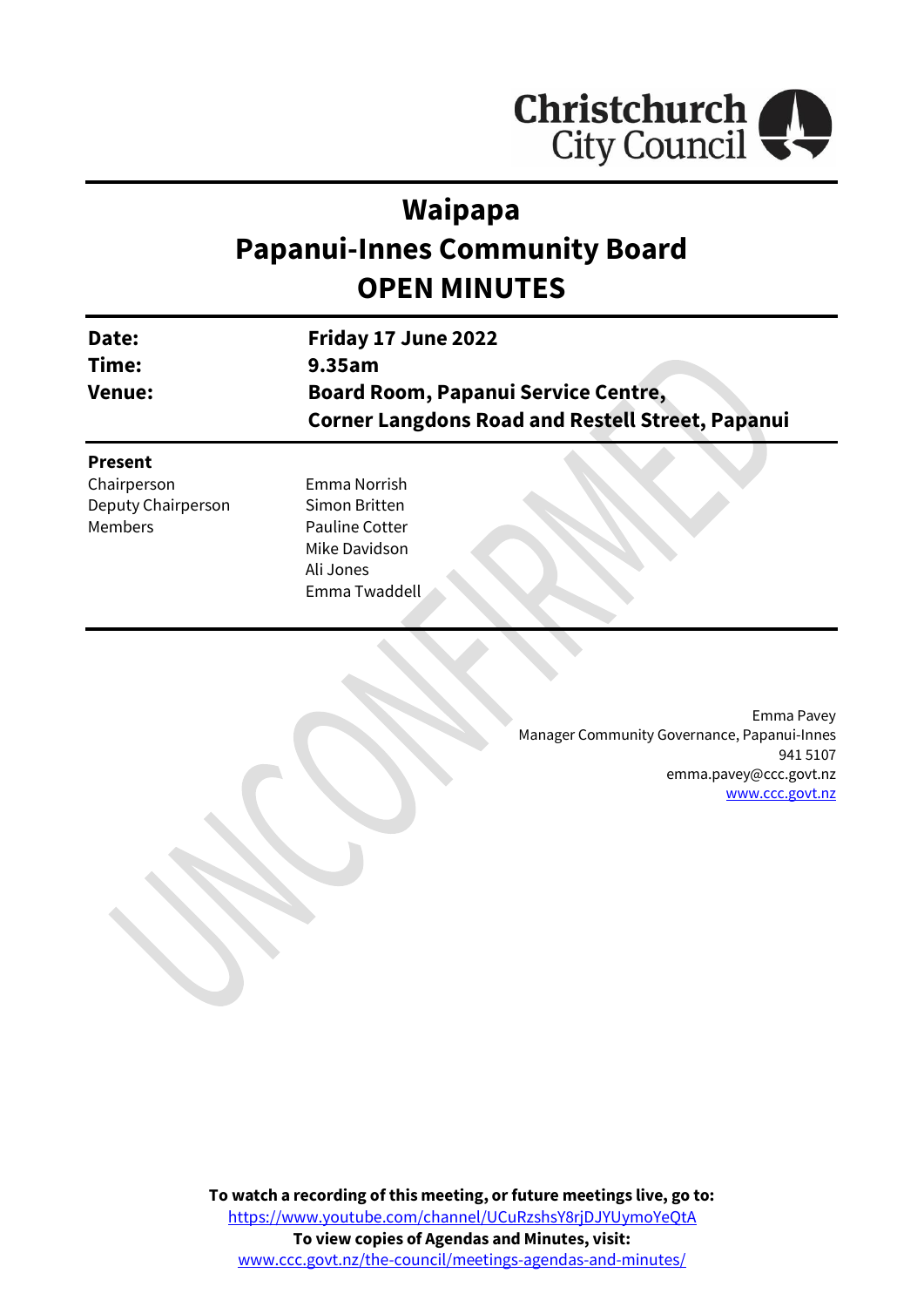

# **Part A Matters Requiring a Council Decision**

# **Part B Reports for Information**

# **Part C Decisions Under Delegation**

# **Karakia Tīmatanga**: Given by Emma Norrish

The agenda was dealt with in the following order.

# **1. Apologies Ngā Whakapāha**

## **Part C**

Pauline Cotter noted an apology for her possible early departure.

# **2. Declarations of Interest Ngā Whakapuaki Aronga**

## **Part B**

Emma Norrish declared an interest in Item 8, Styx Living Laboratory Field Centre - Lease to Styx Living Laboratory Trust.

Emma Twaddell declared an interest in Item 11, Waipapa Papanui-Innes 2021-2022 Discretionary Response Fund Application - Activation of Shirley Community Reserve and St Albans Residents Association.

# **3. Confirmation of Previous Minutes Te Whakaāe o te hui o mua**

## **Part C**

# **Community Board Resolved PICB/2022/00046**

That the minutes of the Waipapa Papanui-Innes Community Board meeting held on Wednesday, 18 May 2022 be confirmed.

Pauline Cotter/Ali Jones **Carried**

Following on from the confirmation of its previous minutes, the Board noted in relation to the first paragraph of Item 10.3 of those minutes, regarding the previous discussion of Springfield Road, that it intended to reference the corner with St Albans Street, rather than Rutland Street.

# **4. Public Forum Te Huinga Whānui**

## **Part B**

There were no public forum presentations.

# **5. Deputations by Appointment Ngā Huinga Whakaritenga**

### **Part B**

## **5.1 David Gardner – Slow Speed Neighbourhood – Papanui, and Cranford Street Parking Restrictions**

David Gardner spoke to the Board regarding Item 7, Slow Speed Neighbourhood - Papanui. He also spoke to Item 9, Cranford Street near McFaddens Road - Proposed P10 and No Stopping Restrictions.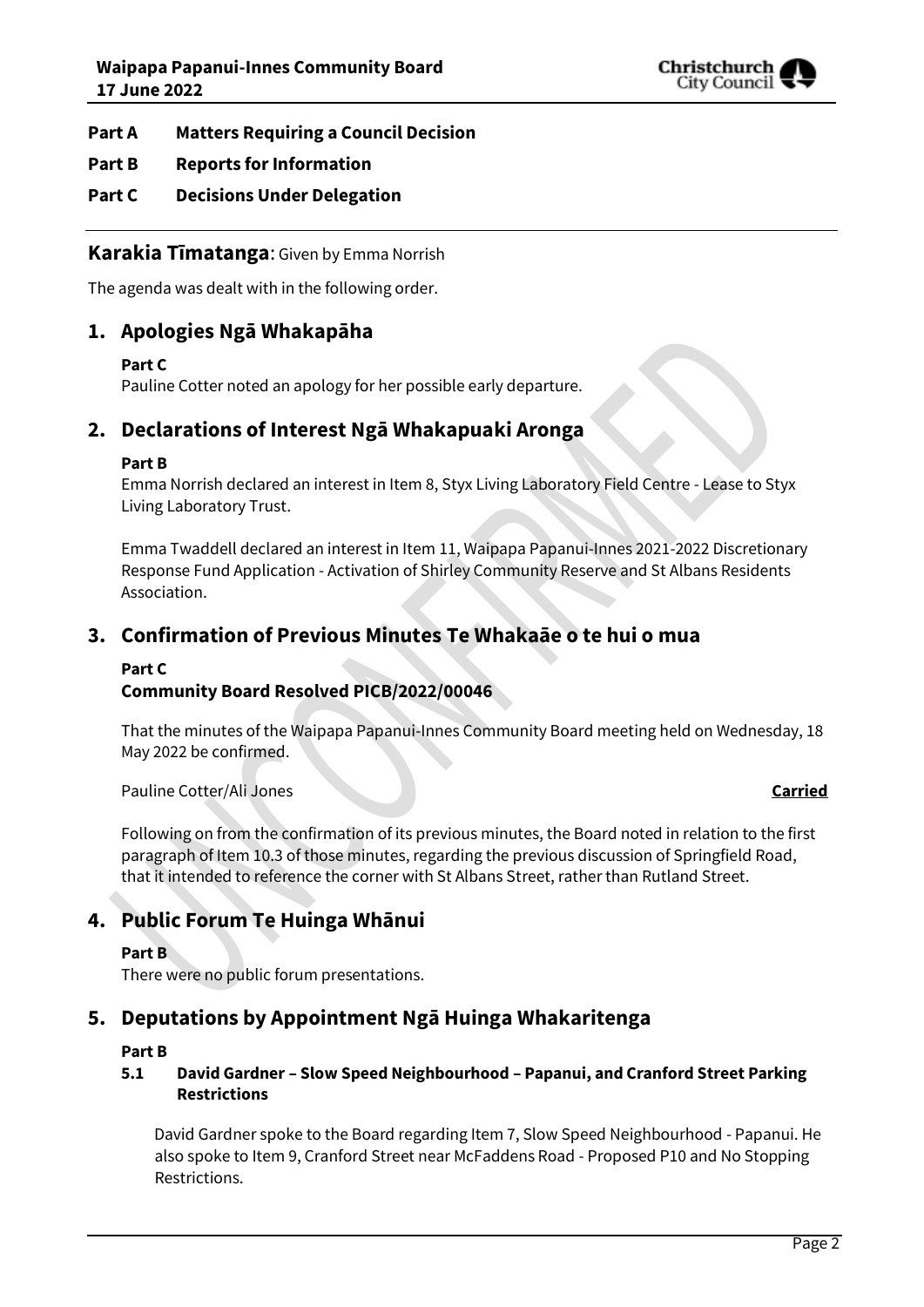Mr Gardner thanked the organisation for progressing the slow speed neighbourhood, describing it as helpful for cyclists with children, and approving of the extension of the slow speed zone further to the consultation. However, he considered that there was still an issue on Rutland Street with the placement of the speed transition from 30km/h to 40km/h right before the kindergarten and cycleway crossing, and near the corner with Tomes Road and its entrance to the school.

Mr Gardner suggested that the speed transition should instead be close to Mays Road. Mr Gardner referred to his slides (attached), the second of which, taken from the transition point, indicated with a green circle the kindergarten where parents are likely to cross the road with their children. Mr Gardner expressed concern that motorists would be starting to accelerate from the point of the kindergarten, to support his belief that the 30 km/h zone should start close to Mays Road.

Mr Gardner suggested that the squeeze point close to Mays Road with the cycleway crossing, shown on his third slide, would be a more natural and appropriate point for the speed transition.

Mr Gardner also considered it would be good to reduce the speed on Papanui Road and Main North Road, given the number of pedestrians who cross those roads. Mr Gardner further discussed issues around Main North Road near St Joseph's School and continuing on Main North Road outside Northlands Mall in relation to vehicle interactions with cyclists.

Mr Gardner finally spoke approvingly of the parking restrictions proposed in Item 9, suggesting similar restrictions would be of benefit outside Placemakers on Cranford Street in regard to sight lines for motorist-cyclist interactions, as would removing further vegetation in this vicinity to avoid it becoming overgrown and hindering those sight lines.

Mr Gardner also noted the pub in this vicinity placing their portable sign on the shared path taking up some of its width from its proper purpose.

After questions from members, the Chairperson thanked Mr Gardner for his presentation.

# **Attachments**

A David Gardner's Presentation ⇒

# **5.2 Susan Peake – Slow Speed Neighbourhood - Papanui**

Susan Peake spoke to the Board regarding Item 7, Slow Speed Neighbourhood - Papanui.

Ms Peake was supportive of the slow speed proposal and began her presentation by observing that there had been an increase in rat running in the area.

Ms Peake's presentation then focused on difficulties with the intersection of Grants Road, Gambia Street and Rayburn Avenue, and also her concern over signalled development in the area, particularly in Cranford Basin, and the resulting traffic impacts.

After questions from members, the Chairperson thanked Ms Peake for her presentation.

# **5.3 Fiona Bennetts - Slow Speed Neighbourhood - Papanui**

Fiona Bennetts spoke to the Board regarding Item 7, Slow Speed Neighbourhood - Papanui.

Ms Bennetts was supportive of the slow speeds proposal, though favoured speed reductions also being applied to the main roads / arterial routes, such as Main North Road, Papanui Road and Harewood Road.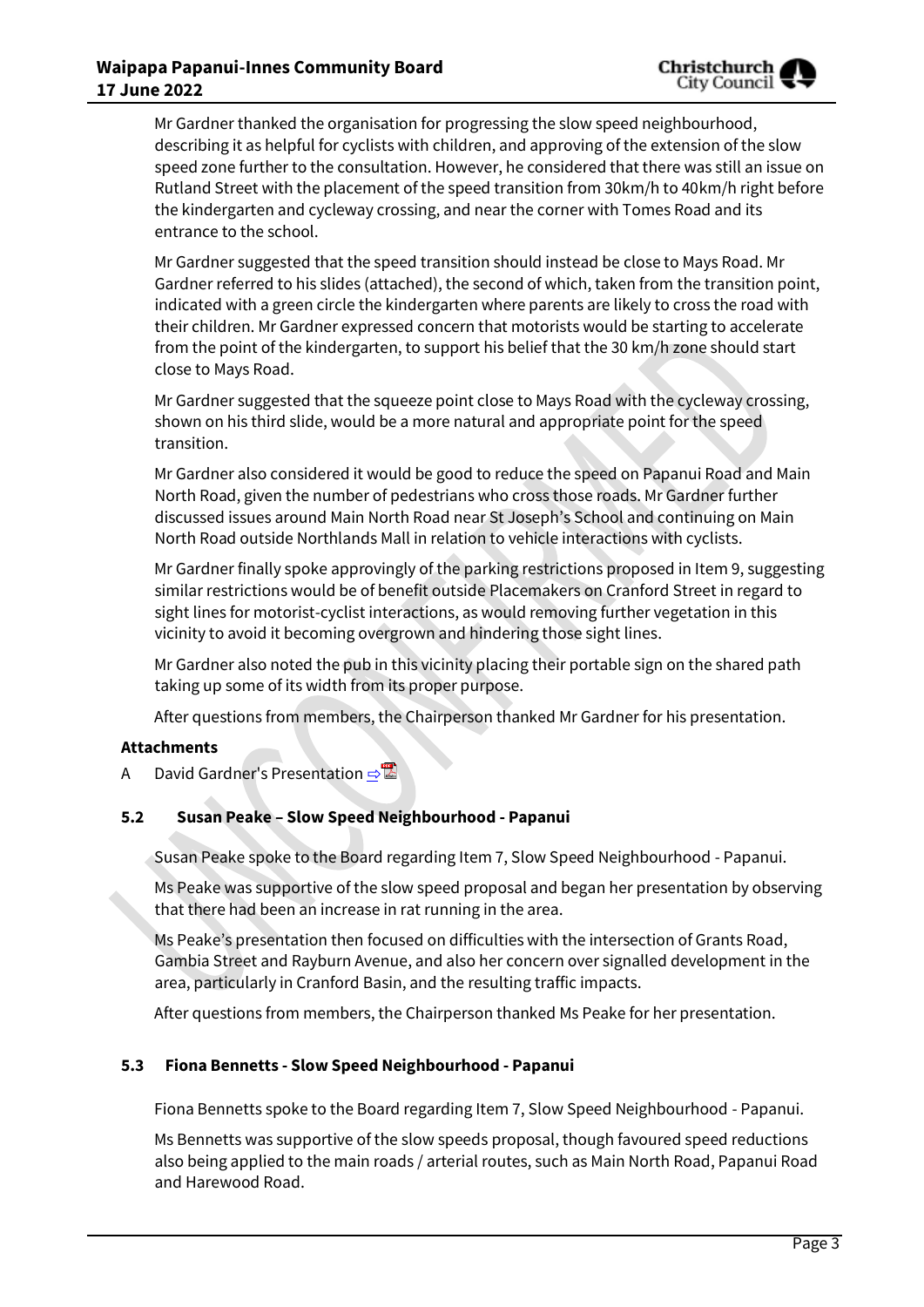

Ms Bennetts also clarified, upon being questioned on the point, that she favoured adding a speed reduction for Sawyers Arms Road, at least to the rail crossing, noting her observations of how busy the Domain there gets, and the traffic going to Northlands Mall and the Graham Condon Centre.

After questions from members, the Chairperson thanked Ms Bennetts for her presentation.

## **5.4 Joanna Gould - Shirley Community Reserve**

Joanna Gould spoke to the Board regarding the Shirley Community Reserve as a matter discussed in Item 13, the Community Board Area Report, with a related memo attached to that Report.

Ms Gould spoke to her attached supporting links, focusing on her case that Shirley Library should be relocated and upgraded to the Shirley Community Reserve (10 Shirley Road) site, among other needs and benefits for the community that could be fulfilled through the site.

After questions from members, the Chairperson thanked Ms Gould for her presentation.

### **Attachments**

A Joanna Gould's Supporting Links ⇒

# **6. Presentation of Petitions Ngā Pākikitanga**

### **Part B**

There was no presentation of petitions.

# **7. Slow Speed Neighbourhood - Papanui**

Charlotte French of GHD lead the presentation of the report to the Board, with the support of the Council's Engagement Advisor speaking to the consultation undertaken, and the Council's Senior Transportation Engineer assisting.

The Board received the deputations at the meeting on this item from submitters, David Gardner, Susan Peake and Fiona Bennetts.

## **Board Comment**

The Board broadly accepted the Officer Recommendations as noted in the Report, except that further to its consideration of the submissions and deputations on the proposal, and staff reconsideration at the meeting further to hearing those deputations, where staff clarified that a variable 30 km/h school speed zone on Main North Road for St Joseph's School, and further speed reductions on viable parts of Sawyers Arms Road and Rutland Street, could be accommodated, the Board decided to recommend that:

- A variable 30 km/h speed limit be installed on Main North Road (School Zone) commencing at a point 38 metres south of its intersection with Cranford Street and extending in a southerly direction for a distance of 200 metres, with times of operation evidenced on the sign detail (Board recommendation 2 is accordingly additional to the Officer Recommendations).
- A greater length of Rutland Street, from Tomes Road to nearer Mays Road, be set at 30 km/h, instead of 40 km/h (clauses 1zzzz and 1aaaaa of the Officer Recommendations in the Report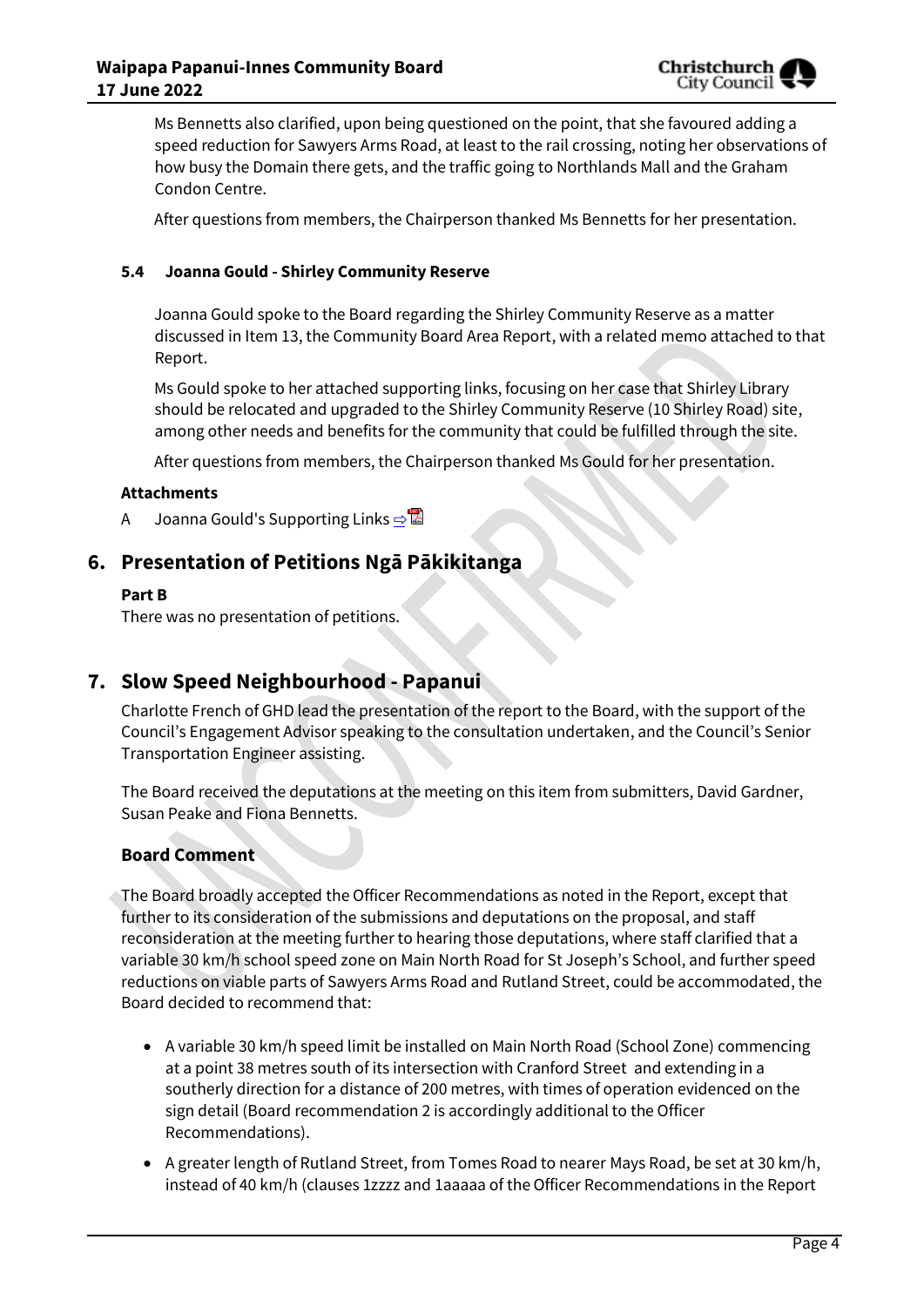are accordingly different as to the distances noted there compared to what the Board decided to recommend);

 A length of Sawyers Arms Road, slightly more extensive than between the rail crossing and Sisson Drive, be set at 30 km/h, instead of the existing 50 km/h (Board recommendations 3-6 are accordingly additional to the Officer Recommendations).

The Board received advice from staff at the meeting that extending a 30km/h zone on Sawyers Arms Road to Main North Road could not be accommodated under the relevant Rule, and that the extension of the 30km/h zone on Rutland Street could not (as a legality) be justified under the Rule by the location of the pre-school there, but could be justified by the clear change point in the nature of the street at the reconsidered speed transition point close to Mays Road.

The Board's Minutes Attachments for this item are: the Proposed Speed Limit Map (Attachment A to the Report) as updated to reflect the Board's recommendations to the Council; and staff's earlier advice in response to a Board request, which was shared at the meeting to explain the exclusion of Main North Road from the slow speed neighbourhood.

The Board also agreed (in Board recommendations 9 and 10) to make and highlight note to the Council of:

- The Board's request to staff to progress toward the business area of Papanui, Harewood and Main North Roads being reduced to 30 km/h when funding becomes available.
- The submissions from the Northcote suburb and from the opposite side of Harewood and Papanui Roads, and the Board's will to see these areas become a slow speed neighbourhood.

# **Officer Recommendations Ngā Tūtohu**

That the Waipapa Papanui-Innes Community Board recommends that the Council:

- 1. Approves, pursuant to Part 4 Clause 27 of the Christchurch City Council Traffic and Parking Bylaw 2017 and Land Transport Rule: Setting of Speed Limits 2022, that the speed limits on the following roads be revoked and set generally as identified in Attachment A to the staff report and listed below in clauses 1a-1aaaaa (including resultant changes made to the Christchurch City Council Register of Speed Limits and associated Speed Limit Maps).
	- a. Revoke the existing permanent speed limit of 50 kilometres per hour on Vagues Road (entire length).
	- b. Approve that the permanent speed limit on Vagues Road (entire length) be set at 40 kilometres per hour.
	- c. Approves the installation of a 30 kilometres per hour variable speed limit on Vagues Road (School Zone) commencing at a point 61 metres north-west of its intersection with Main North Road and extending in a north-westerly direction for a distance of 228 metres. Times of operation are as evidenced on the sign detail.
	- d. Revoke the existing permanent speed limit of 50 kilometres per hour on Lydia Street (entire length).
	- e. Approve that the permanent speed limit on Lydia Street (entire length) be set at 40 kilometres per hour.
	- f. Revoke the existing permanent speed limit of 50 kilometres per hour on La Perouse Place (entire length).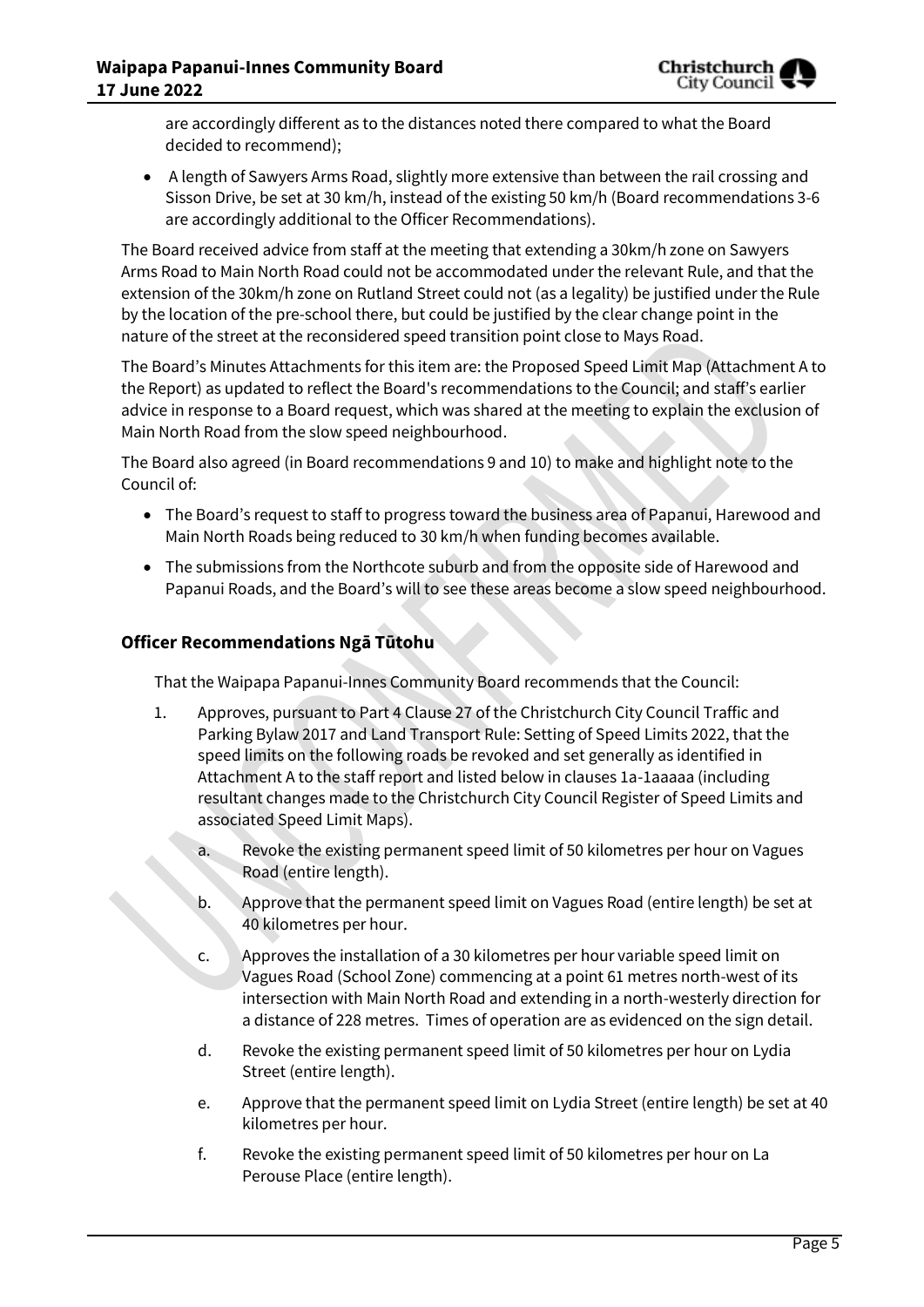

| g.    | Approve that the permanent speed limit on La Perouse Place (entire length) be set<br>at 40 kilometres per hour.                                                        |
|-------|------------------------------------------------------------------------------------------------------------------------------------------------------------------------|
| h.    | Revoke the existing permanent speed limit of 50 kilometres per hour on Nyoli<br>Street (entire length).                                                                |
| i.    | Approve that the permanent speed limit on Nyoli Street (entire length) be set at 40<br>kilometres per hour.                                                            |
| j.    | Revoke the existing permanent speed limit of 50 kilometres per hour on Satwell<br>Place (entire length).                                                               |
| k.    | Approve that the permanent speed limit on Satwell Place (entire length) be set at<br>40 kilometres per hour.                                                           |
| l.    | Revoke the existing permanent speed limit of 50 kilometres per hour on Leander<br>Street (entire length).                                                              |
| m.    | Approve that the permanent speed limit on Leander Street (entire length) be set at<br>40 kilometres per hour.                                                          |
| n.    | Revoke the existing permanent speed limit of 50 kilometres per hour on Primrose<br>Street (entire length).                                                             |
| 0.    | Approve that the permanent speed limit on Primrose Street (entire length) be set<br>at 40 kilometres per hour.                                                         |
| p.    | Revoke the existing permanent speed limit of 50 kilometres per hour on Oakland<br>Street (entire length).                                                              |
| q.    | Approve that the permanent speed limit on Oakland Street (entire length) be set<br>at 40 kilometres per hour.                                                          |
| r.    | Revoke the existing permanent speed limit of 50 kilometres per hour on Morrison<br>Avenue (entire length).                                                             |
| S.    | Approve that the permanent speed limit on Morrison Avenue (entire length) be set<br>at 40 kilometres per hour.                                                         |
| $t$ . | Revoke the existing permanent speed limit of 50 kilometres per hour on Honey<br>Suckle Lane (entire length).                                                           |
| u.    | Approve that the permanent speed limit on Honey Suckle Lane (entire length) be<br>set at 40 kilometres per hour.                                                       |
| V.    | Revoke the existing permanent speed limit of 50 kilometres per hour on Virgil<br>Place (entire length).                                                                |
| w.    | Approve that the permanent speed limit on Virgil Place (entire length) be set at 40<br>kilometres per hour.                                                            |
| x.    | Revoke the existing permanent speed limit of 50 kilometres per hour on Boyne<br>Avenue (entire length).                                                                |
| у.    | Approve that the permanent speed limit on Boyne Avenue (entire length) be set at<br>40 kilometres per hour.                                                            |
| z.    | Revoke the existing permanent speed limit of 50 kilometres per hour on Langdons<br>Road from its intersection with Greers Road to its intersection with Chapel Street. |
|       |                                                                                                                                                                        |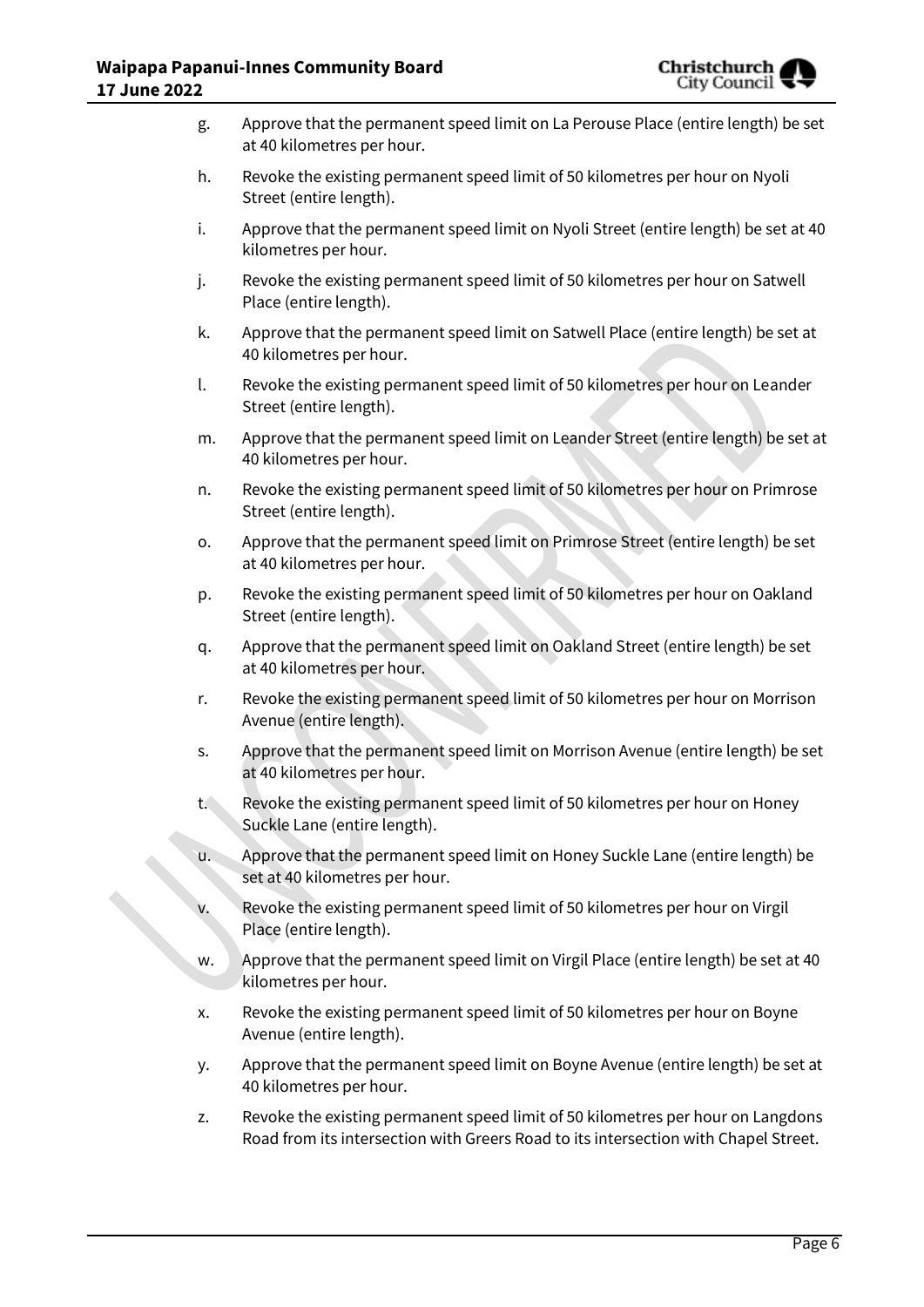| <b>7 June 2022</b> |     | raipapa rapanui-innes community board                                                                                                                                                                       | շութառատ<br>City Council $\blacktriangledown$ |
|--------------------|-----|-------------------------------------------------------------------------------------------------------------------------------------------------------------------------------------------------------------|-----------------------------------------------|
|                    | aa. | Approve that the permanent speed limit on Langdons Road from its intersection<br>with Greers Road and extending in an easterly direction for a distance of 482<br>metres be set at 40 kilometres per hour.  |                                               |
|                    | bb. | Approve that the permanent speed limit on Langdons Road from its intersection<br>with Chapel Street and extending in a westerly direction for a distance of 267<br>metres be set at 30 kilometres per hour. |                                               |
|                    | CC. | Revoke the existing permanent speed limit of 50 kilometres per hour on Hoani<br>Street (entire length).                                                                                                     |                                               |
|                    | dd. | Approve that the permanent speed limit on Hoani Street (entire length) be set at<br>40 kilometres per hour.                                                                                                 |                                               |
|                    | ee. | Revoke the existing permanent speed limit of 50 kilometres per hour on Cone<br>Street (entire length).                                                                                                      |                                               |
|                    | ff. | Approve that the permanent speed limit on Cone Street (entire length) be set at 40<br>kilometres per hour.                                                                                                  |                                               |
|                    | gg. | Revoke the existing permanent speed limit of 50 kilometres per hour on Ellery<br>Street (entire length).                                                                                                    |                                               |
|                    | hh. | Approve that the permanent speed limit on Ellery Street (entire length) be set at<br>40 kilometres per hour.                                                                                                |                                               |
|                    | ii. | Revoke the existing permanent speed limit of 50 kilometres per hour on Wilmot<br>Street (entire length).                                                                                                    |                                               |
|                    | jj. | Approve that the permanent speed limit on Wilmot Street (entire length) be set at<br>40 kilometres per hour.                                                                                                |                                               |
|                    | kk. | Revoke the existing permanent speed limit of 50 kilometres per hour on Sails<br>Street (entire length).                                                                                                     |                                               |
|                    | II. | Approve that the permanent speed limit on Sails Street (entire length) be set at 40<br>kilometres per hour.                                                                                                 |                                               |
|                    |     | mm. Revoke the existing permanent speed limit of 50 kilometres per hour on Chapel<br>Street (entire length).                                                                                                |                                               |
|                    | nn. | Approve that the permanent speed limit on Chapel Street (entire length) be set at<br>40 kilometres per hour.                                                                                                |                                               |
|                    | 00. | "Revoke the existing permanent speed limit of 50 kilometres per hour on Meadow<br>Street (entire length).                                                                                                   |                                               |
|                    | pp. | Approve that the permanent speed limit on Meadow Street (entire length) be set<br>at 40 kilometres per hour.                                                                                                |                                               |
|                    | qq. | Revoke the existing permanent speed limit of 50 kilometres per hour on Apollo<br>Place (entire length).                                                                                                     |                                               |
|                    | rr. | Approve that the permanent speed limit on Apollo Place (entire length) be set at<br>40 kilometres per hour.                                                                                                 |                                               |
|                    | SS. | Revoke the existing permanent speed limit of 50 kilometres per hour on Shearer<br>Avenue (entire length).                                                                                                   |                                               |
|                    | tt. | Approve that the permanent speed limit on Shearer Avenue (entire length) be set<br>at 40 kilometres per hour.                                                                                               |                                               |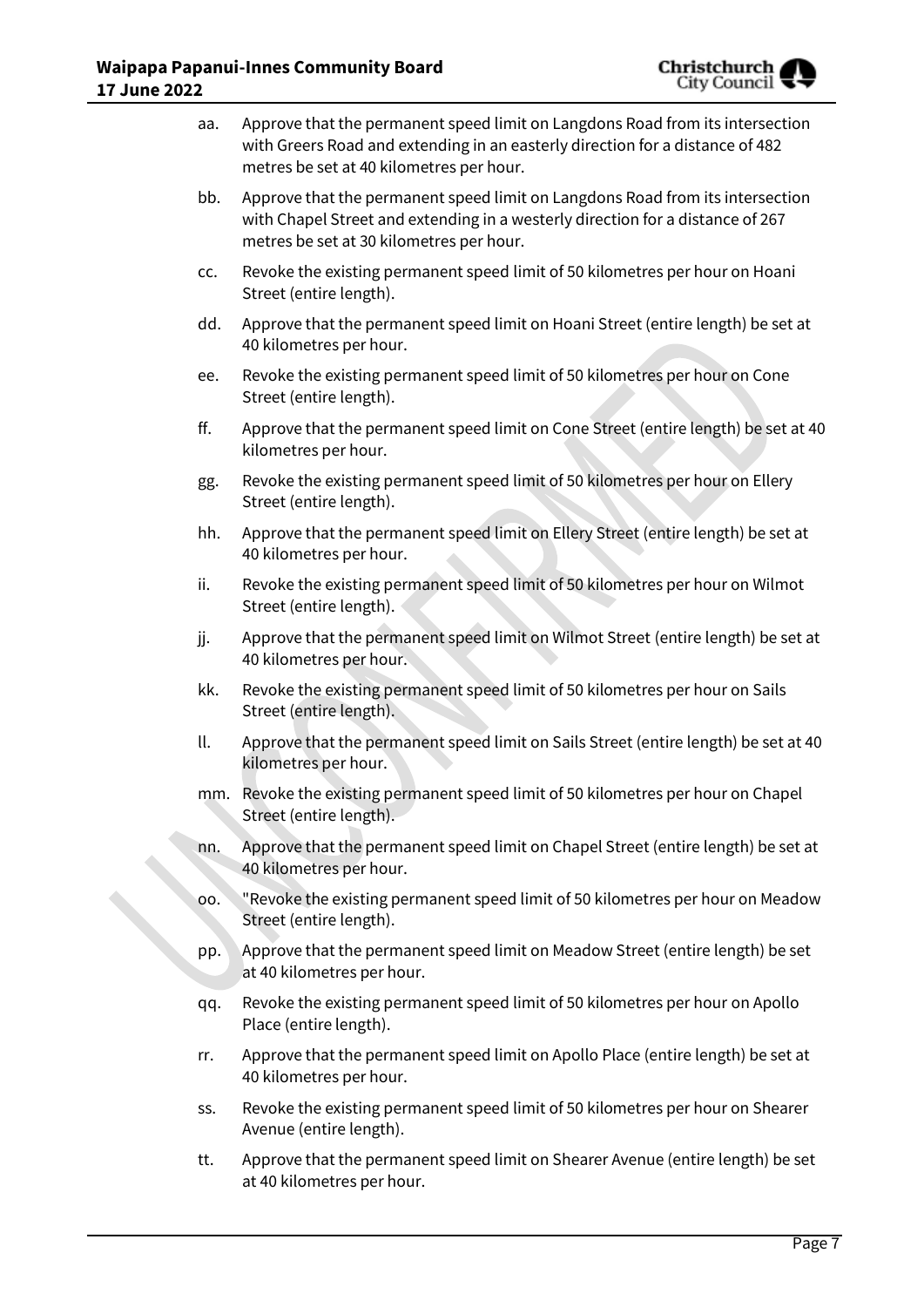

| uu.  | Revoke the existing permanent speed limit of 50 kilometres per hour on<br>Grassmere Street (entire length).                                                                                                     |
|------|-----------------------------------------------------------------------------------------------------------------------------------------------------------------------------------------------------------------|
| VV.  | Approve that the permanent speed limit on Grassmere Street (entire length) be set<br>at 40 kilometres per hour.                                                                                                 |
| ww.  | Revoke the existing permanent speed limit of 50 kilometres per hour on Tulloch<br>Place (entire length).                                                                                                        |
| XX.  | Approve that the permanent speed limit on Tulloch Place (entire length) be set at<br>40 kilometres per hour.                                                                                                    |
| yy.  | Revoke the existing permanent speed limit of 50 kilometres per hour on Halliwell<br>Avenue (entire length).                                                                                                     |
| ZZ.  | Approve that the permanent speed limit on Halliwell Avenue (entire length) be set<br>at 40 kilometres per hour.                                                                                                 |
| aaa. | Revoke the existing permanent speed limit of 50 kilometres per hour on Proctor<br>Street (entire length).                                                                                                       |
|      | bbb. Approve that the permanent speed limit on Proctor Street (entire length) be set at<br>40 kilometres per hour.                                                                                              |
| CCC. | Revoke the existing permanent speed limit of 50 kilometres per hour on Mary<br>Street (entire length).                                                                                                          |
|      | ddd. Approve that the permanent speed limit on Mary Street (entire length) be set at 40<br>kilometres per hour.                                                                                                 |
| eee. | Revoke the existing permanent speed limit of 50 kilometres per hour on Loftus<br>Street (entire length).                                                                                                        |
| fff. | Approve that the permanent speed limit on Loftus Street (entire length) be set at<br>40 kilometres per hour.                                                                                                    |
| ggg. | Revoke the existing permanent speed limit of 50 kilometres per hour on Horner<br>Street (entire length).                                                                                                        |
|      | hhh. Approve that the permanent speed limit on Horner Street (entire length) be set at<br>40 kilometres per hour.                                                                                               |
| iii. | Revoke the existing permanent speed limit of 50 kilometres per hour on Wyndham<br>Street (entire length).                                                                                                       |
| jjj. | Approve that the permanent speed limit on Wyndham Street (entire length) be set<br>at 40 kilometres per hour.                                                                                                   |
| kkk. | Revoke the existing permanent speed limit of 50 kilometres per hour on Gambia<br>Street (entire length).                                                                                                        |
| III. | Approve that the permanent speed limit on Gambia Street (entire length) be set at<br>30 kilometres per hour.                                                                                                    |
|      | mmm. Revoke the existing permanent speed limit of 50 kilometres per hour on Frank<br>Street (entire length).                                                                                                    |
|      | nnn. Approve that the permanent speed limit on Frank Street from its intersection with<br>Papanui Road and extending in an easterly direction for a distance of 272 metres<br>be set at 30 kilometres per hour. |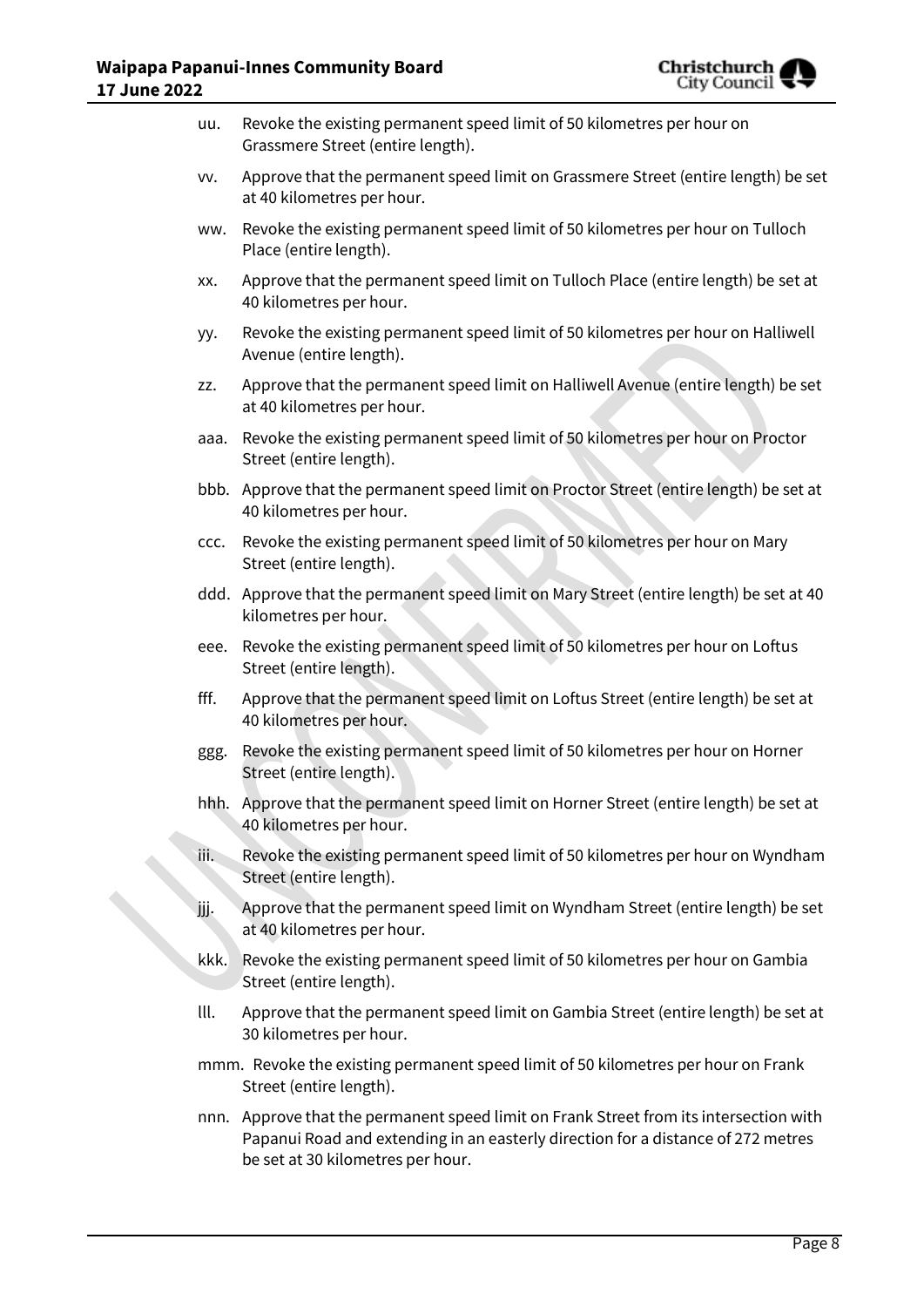

- ooo. Approve that the permanent speed limit on Frank Street from its intersection with Proctor Street and extending in a westerly direction for a distance of 169 metres be set at 40 kilometres per hour.
- ppp. Revoke the existing permanent speed limit of 50 kilometres per hour on Grants Road (entire length).
- qqq. Approve that the permanent speed limit on Grants Road from its intersection with Papanui Road and extending in an easterly direction for a distance of 325 metres be set at 30 kilometres per hour.
- rrr. Approve that the permanent speed limit on Grants Road from its intersection with Grassmere Street and extending in a westerly direction for a distance of 488 metres be set at 40 kilometres per hour.
- sss. Revoke the existing permanent speed limit of 50 kilometres per hour on Taunton Green (entire length).
- ttt. Approve that the permanent speed limit on Taunton Green (entire length) be set at 40 kilometres per hour.
- uuu. Revoke the existing permanent speed limit of 50 kilometres per hour on Dulles Place (entire length).
- vvv. Approve that the permanent speed limit on Dulles Place (entire length) be set at 40 kilometres per hour.
- www. Revoke the existing permanent speed limit of 50 kilometres per hour on Erica Street (entire length).
- xxx. Approve that the permanent speed limit on Erica Street (entire length) be set at 40 kilometres per hour.
- yyy. Revoke the existing permanent speed limit of 50 kilometres per hour on Dormer Street (entire length).
- zzz. Approve that the permanent speed limit on Dormer Street (entire length) be set at 40 kilometres per hour.
- aaaa. Revoke the existing permanent speed limit of 50 kilometres per hour on Rayburn Avenue (entire length).
- bbbb. Approve that the permanent speed limit on Rayburn Avenue (entire length) be set at 40 kilometres per hour.
- cccc. Revoke the existing permanent speed limit of 50 kilometres per hour on Perry Street (entire length).
- dddd.Approve that the permanent speed limit on Perry Street (entire length) be set at 40 kilometres per hour.
- eeee. Revoke the existing permanent speed limit of 50 kilometres per hour on Paparoa Street (entire length).
- ffff. Approve that the permanent speed limit on Paparoa Street from its intersection with Papanui Road and extending in an easterly direction for a distance of 399 metres be set at 40 kilometres per hour.
- gggg. Approve that the permanent speed limit on Paparoa Street from a point 63 metres west of its intersection with Claremont Avenue and extending in an easterly direction for a distance of 297 metres be set at 30 kilometres per hour.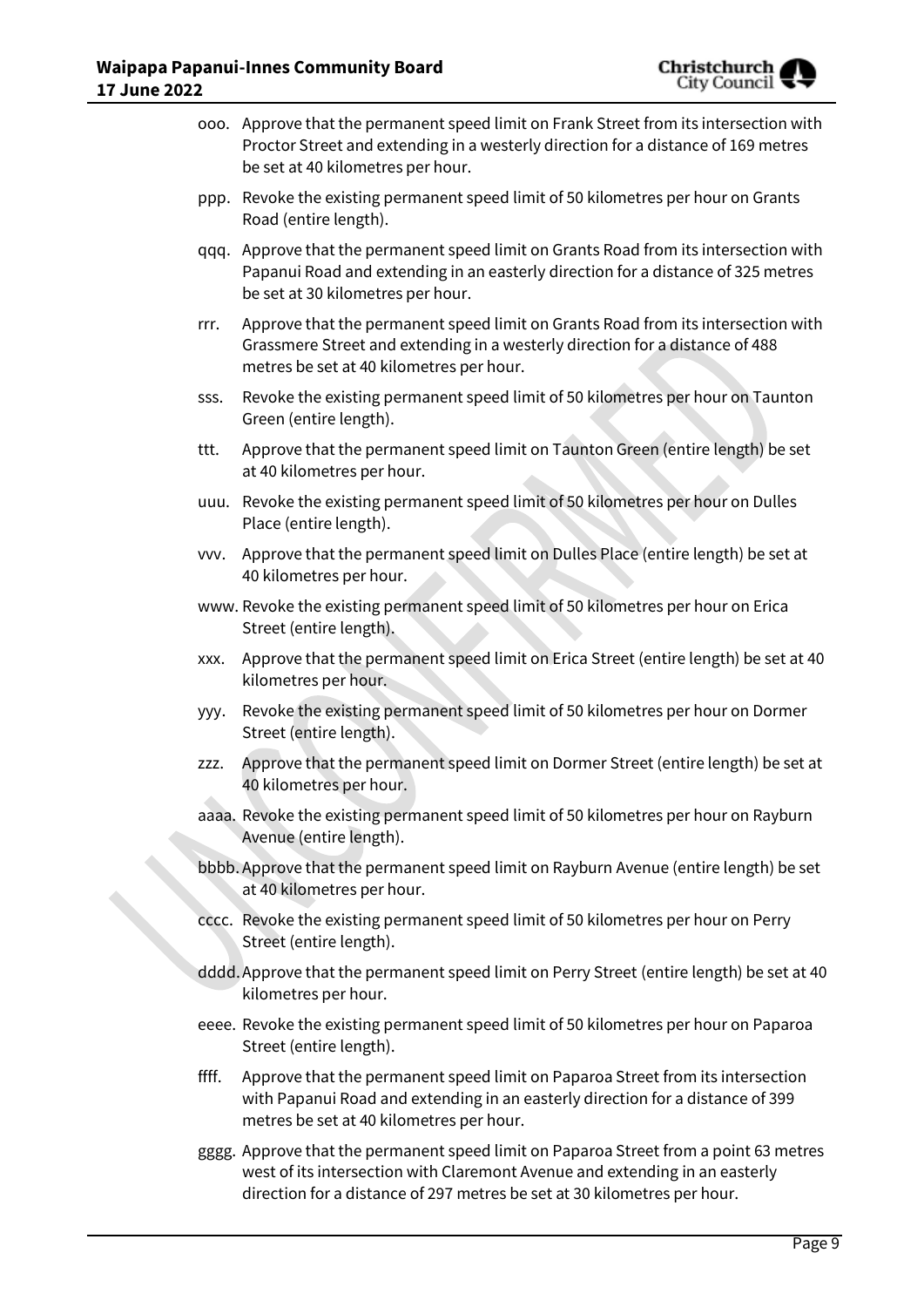

- hhhh. Revoke the existing permanent speed limit of 50 kilometres per hour on Claremont Avenue (entire length).
- iiii. Approve that the permanent speed limit on Claremont Avenue (entire length) be set at 30 kilometres per hour.
- jijj. Revoke the existing permanent speed limit of 50 kilometres per hour on Bennett Street (entire length).
- kkkk. Approve that the permanent speed limit on Bennett Street (entire length) be set at 40 kilometres per hour.
- llll. Revoke the existing permanent speed limit of 50 kilometres per hour on Nightingale Place (entire length).
- mmmm. Approve that the permanent speed limit on Nightingale Place (entire length) be set at 40 kilometres per hour.
- nnnn. Revoke the existing permanent speed limit of 50 kilometres per hour on Tomes Road (entire length).
- oooo. Approve that the permanent speed limit on Tomes Road from its intersection with Papanui Road and extending in an easterly direction for a distance of 399 metres be set at 40 kilometres per hour.
- pppp.Approve that the permanent speed limit on Tomes Road from a point 63 metres west of its intersection with Claremont Avenue and extending in an easterly direction to the intersection of Rutland Street be set at 30 kilometres per hour.
- qqqq.Revoke the existing permanent speed limit of 50 kilometres per hour on Norfolk Street (entire length).
- rrrr. Approve that the permanent speed limit on Norfolk Street (entire length) be set at 40 kilometres per hour.
- ssss. Revoke the existing permanent speed limit of 50 kilometres per hour on Scotson Avenue (entire length).
- tttt. Approve that the permanent speed limit on Scotson Avenue (entire length) be set at 40 kilometres per hour.
- uuuu. Revoke the existing permanent speed limit of 50 kilometres per hour on Tavendale Place (entire length).
- vvvv. Approve that the permanent speed limit on Tavendale Place (entire length) be set at 40 kilometres per hour.
- wwww.Revoke the existing permanent speed limit of 50 kilometres per hour on Mays Road (entire length).
- xxxx. Approve that the permanent speed limit on Mays Road (entire length) be set at 40 kilometres per hour."
- yyyy. Revoke the existing permanent speed limit of 50 kilometres per hour on Rutland Street from its intersection with Tomes Road to its intersection with Mays Road.
- zzzz. Approve that the permanent speed limit on Rutland Street from its intersection with Tomes Road and extending in a southerly direction for a distance of 58 metres be set at 30 kilometres per hour.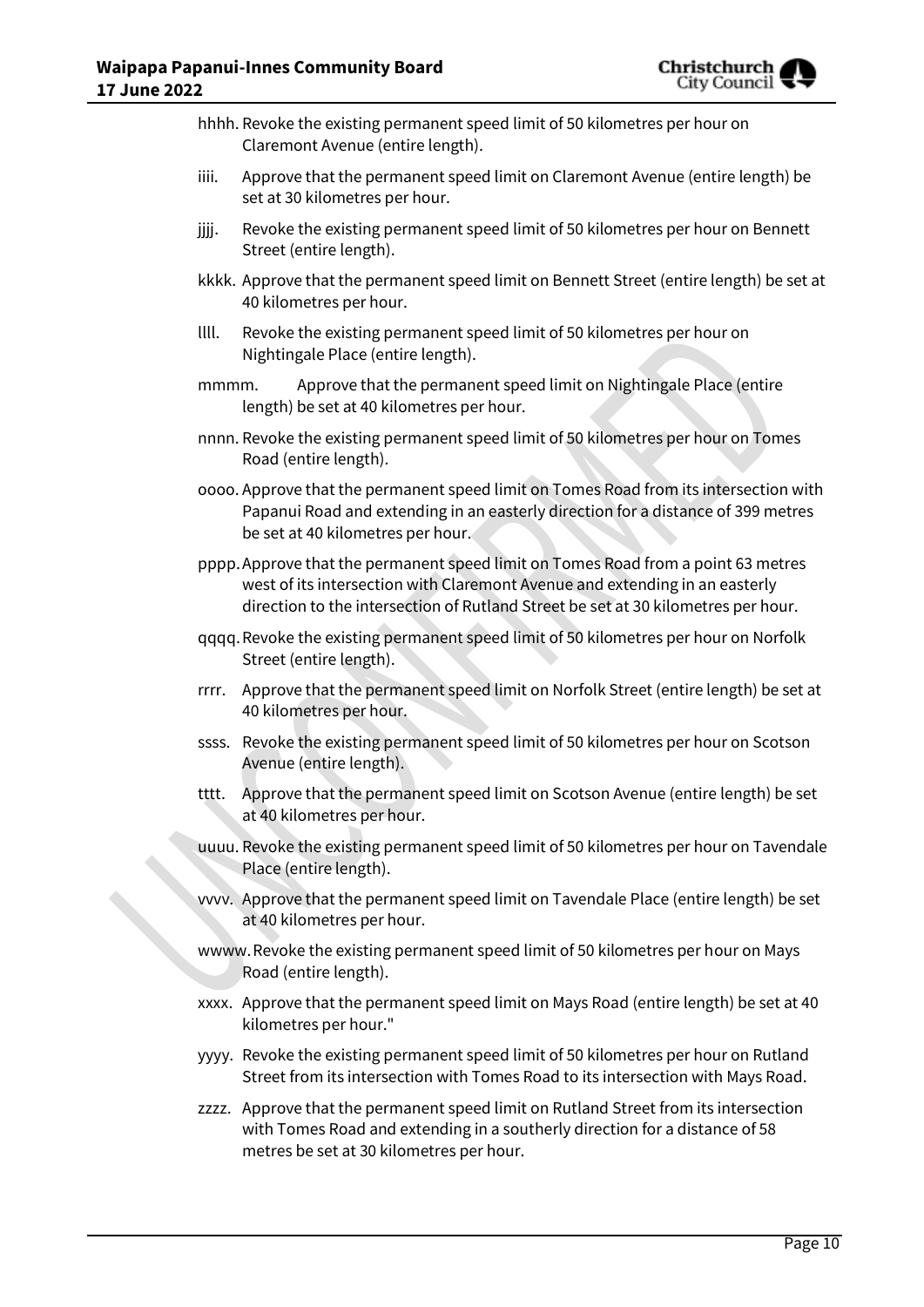

- aaaaa. Approve that the permanent speed limit on Rutland Street from its intersection with Mays Road and extending in a northerly direction for a distance of 127 metres be set at 40 kilometres per hour.
- 2. Approve that these resolutions take effect when the signage that evidence the restrictions described in the staff report are in place (or removed in the case of revocations).
- 3. Authorise staff to make any typographical changes or to correct minor errors or omissions in the above descriptions of the roads to which the speed limits apply (being changes that do not affect the materiality of the resolutions).

## **Community Board Decided PICB/2022/00047**

## **Part A**

That the Waipapa Papanui-Innes Community Board recommends that the Council:

- 1. Approves, pursuant to Part 4 Clause 27 of the Christchurch City Council Traffic and Parking Bylaw 2017 and Land Transport Rule: Setting of Speed Limits 2022, that the speed limits on the following roads be revoked and set generally as identified in Attachment A to the staff report and listed below in clauses 1a-1aaaaa (including resultant changes made to the Christchurch City Council Register of Speed Limits and associated Speed Limit Maps).
	- a. Revoke the existing permanent speed limit of 50 kilometres per hour on Vagues Road (entire length).
	- b. Approve that the permanent speed limit on Vagues Road (entire length) be set at 40 kilometres per hour.
	- c. Approves the installation of a 30 kilometres per hour variable speed limit on Vagues Road (School Zone) commencing at a point 61 metres north-west of its intersection with Main North Road and extending in a north-westerly direction for a distance of 228 metres. Times of operation are as evidenced on the sign detail.
	- d. Revoke the existing permanent speed limit of 50 kilometres per hour on Lydia Street (entire length).
	- e. Approve that the permanent speed limit on Lydia Street (entire length) be set at 40 kilometres per hour.
	- f. Revoke the existing permanent speed limit of 50 kilometres per hour on La Perouse Place (entire length).
		- g. Approve that the permanent speed limit on La Perouse Place (entire length) be set at 40 kilometres per hour.
		- h. Revoke the existing permanent speed limit of 50 kilometres per hour on Nyoli Street (entire length).
		- i. Approve that the permanent speed limit on Nyoli Street (entire length) be set at 40 kilometres per hour.
		- j. Revoke the existing permanent speed limit of 50 kilometres per hour on Satwell Place (entire length).
		- k. Approve that the permanent speed limit on Satwell Place (entire length) be set at 40 kilometres per hour.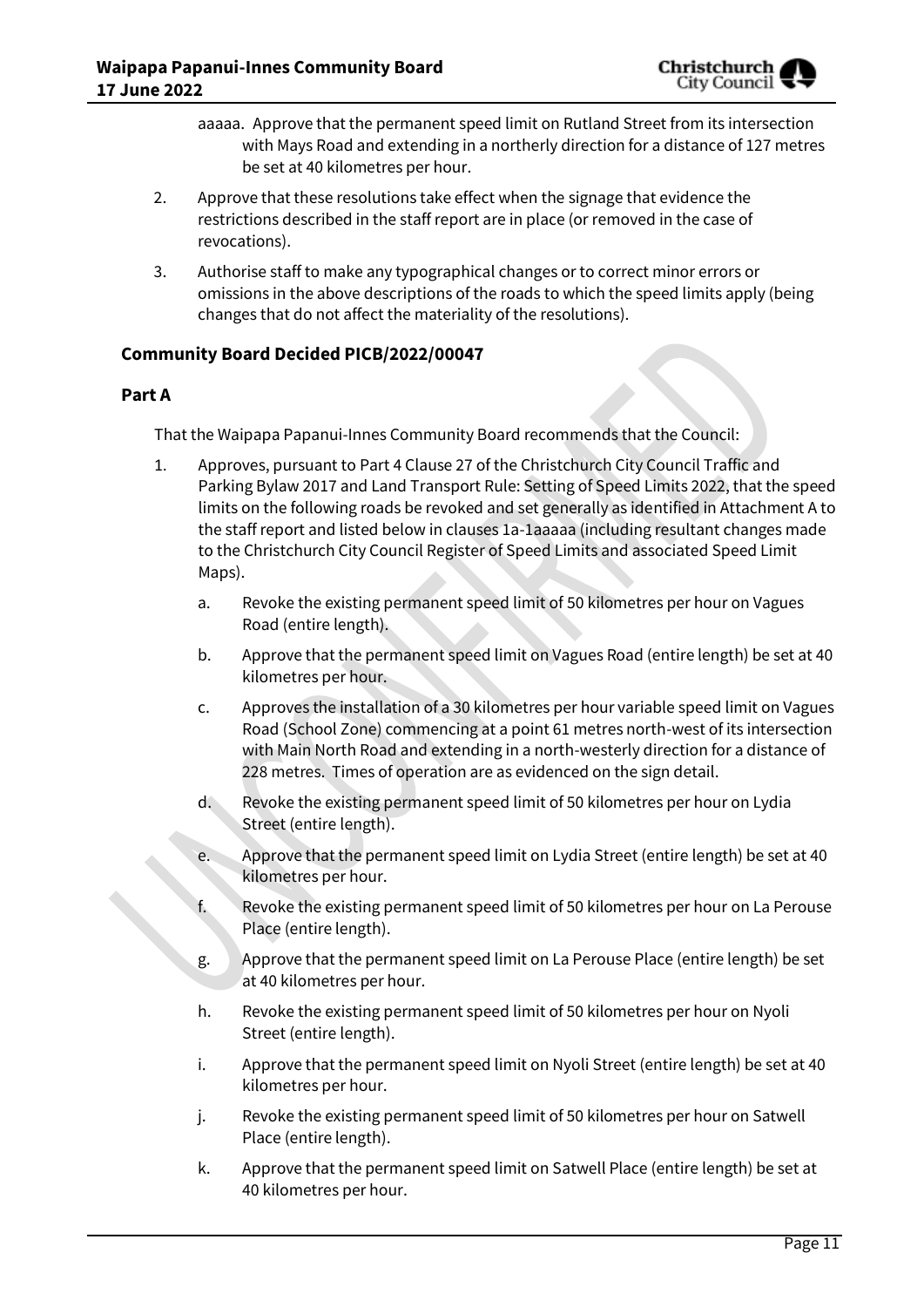

| $\mathsf{l}$ . |           | Revoke the existing permanent speed limit of 50 kilometres per hour on Leander<br>Street (entire length).                                                                                                   |
|----------------|-----------|-------------------------------------------------------------------------------------------------------------------------------------------------------------------------------------------------------------|
| m.             |           | Approve that the permanent speed limit on Leander Street (entire length) be set at<br>40 kilometres per hour.                                                                                               |
| n.             |           | Revoke the existing permanent speed limit of 50 kilometres per hour on Primrose<br>Street (entire length).                                                                                                  |
| 0.             |           | Approve that the permanent speed limit on Primrose Street (entire length) be set at<br>40 kilometres per hour.                                                                                              |
| p.             |           | Revoke the existing permanent speed limit of 50 kilometres per hour on Oakland<br>Street (entire length).                                                                                                   |
| q.             |           | Approve that the permanent speed limit on Oakland Street (entire length) be set at<br>40 kilometres per hour.                                                                                               |
| r.             |           | Revoke the existing permanent speed limit of 50 kilometres per hour on Morrison<br>Avenue (entire length).                                                                                                  |
| S.             |           | Approve that the permanent speed limit on Morrison Avenue (entire length) be set<br>at 40 kilometres per hour.                                                                                              |
| t.             |           | Revoke the existing permanent speed limit of 50 kilometres per hour on Honey<br>Suckle Lane (entire length).                                                                                                |
| u.             |           | Approve that the permanent speed limit on Honey Suckle Lane (entire length) be<br>set at 40 kilometres per hour.                                                                                            |
| v.             |           | Revoke the existing permanent speed limit of 50 kilometres per hour on Virgil Place<br>(entire length).                                                                                                     |
| w.             |           | Approve that the permanent speed limit on Virgil Place (entire length) be set at 40<br>kilometres per hour.                                                                                                 |
| х.             |           | Revoke the existing permanent speed limit of 50 kilometres per hour on Boyne<br>Avenue (entire length).                                                                                                     |
|                | <b>y.</b> | Approve that the permanent speed limit on Boyne Avenue (entire length) be set at<br>40 kilometres per hour.                                                                                                 |
| z.             |           | Revoke the existing permanent speed limit of 50 kilometres per hour on Langdons<br>Road from its intersection with Greers Road to its intersection with Chapel Street.                                      |
|                | aa.       | Approve that the permanent speed limit on Langdons Road from its intersection<br>with Greers Road and extending in an easterly direction for a distance of 482 metres<br>be set at 40 kilometres per hour.  |
|                | bb.       | Approve that the permanent speed limit on Langdons Road from its intersection<br>with Chapel Street and extending in a westerly direction for a distance of 267<br>metres be set at 30 kilometres per hour. |
| CC.            |           | Revoke the existing permanent speed limit of 50 kilometres per hour on Hoani<br>Street (entire length).                                                                                                     |
|                | dd.       | Approve that the permanent speed limit on Hoani Street (entire length) be set at 40<br>kilometres per hour.                                                                                                 |
|                | ee.       | Revoke the existing permanent speed limit of 50 kilometres per hour on Cone<br>Street (entire length).                                                                                                      |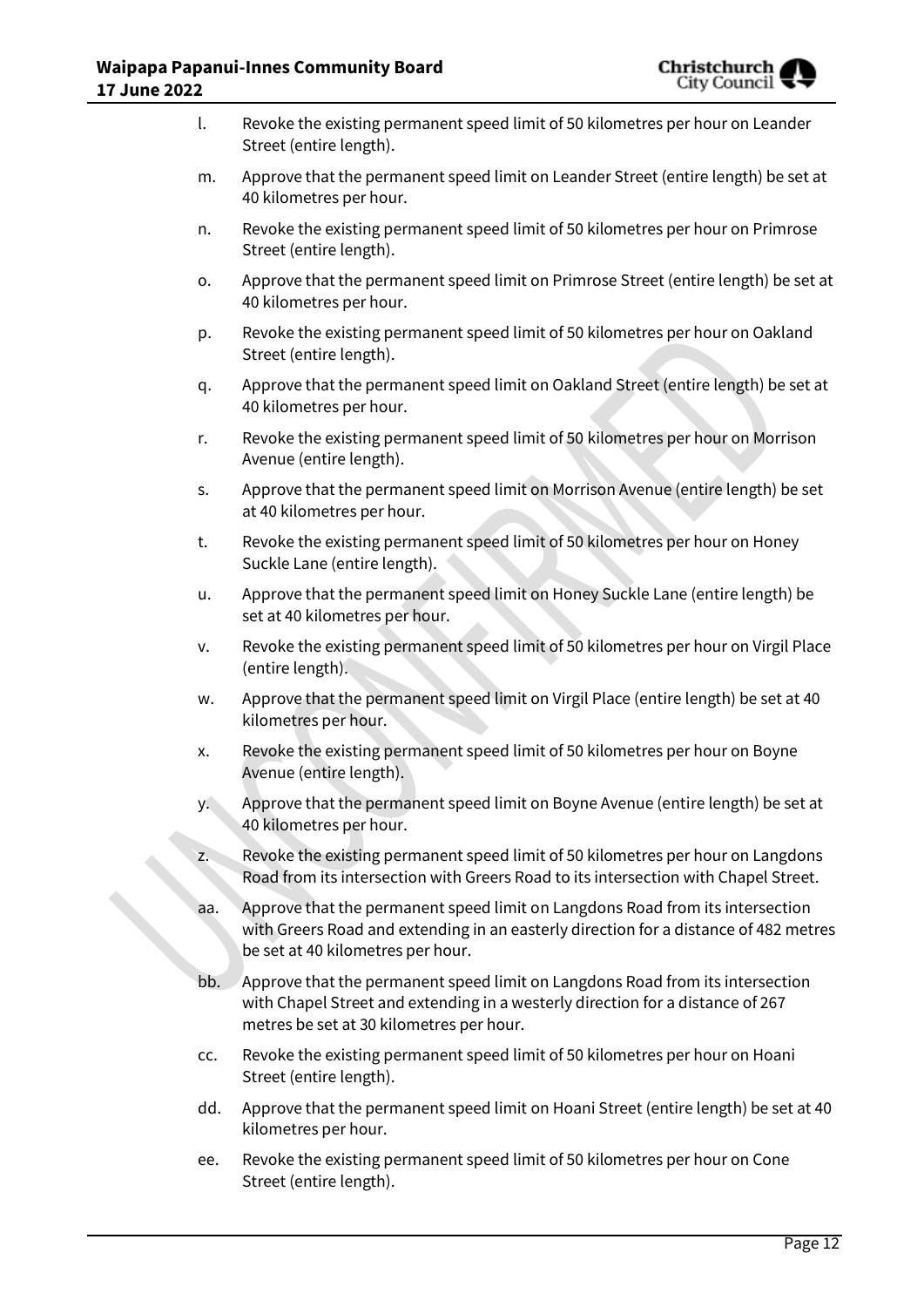

| ff. | Approve that the permanent speed limit on Cone Street (entire length) be set at 40<br>kilometres per hour.      |
|-----|-----------------------------------------------------------------------------------------------------------------|
| gg. | Revoke the existing permanent speed limit of 50 kilometres per hour on Ellery<br>Street (entire length).        |
| hh. | Approve that the permanent speed limit on Ellery Street (entire length) be set at 40<br>kilometres per hour.    |
| ii. | Revoke the existing permanent speed limit of 50 kilometres per hour on Wilmot<br>Street (entire length).        |
| jj. | Approve that the permanent speed limit on Wilmot Street (entire length) be set at<br>40 kilometres per hour.    |
| kk. | Revoke the existing permanent speed limit of 50 kilometres per hour on Sails Street<br>(entire length).         |
| II. | Approve that the permanent speed limit on Sails Street (entire length) be set at 40<br>kilometres per hour.     |
| mm. | Revoke the existing permanent speed limit of 50 kilometres per hour on Chapel<br>Street (entire length).        |
| nn. | Approve that the permanent speed limit on Chapel Street (entire length) be set at<br>40 kilometres per hour.    |
| 00. | "Revoke the existing permanent speed limit of 50 kilometres per hour on Meadow<br>Street (entire length).       |
| pp. | Approve that the permanent speed limit on Meadow Street (entire length) be set at<br>40 kilometres per hour.    |
| qq. | Revoke the existing permanent speed limit of 50 kilometres per hour on Apollo<br>Place (entire length).         |
| rr. | Approve that the permanent speed limit on Apollo Place (entire length) be set at 40<br>kilometres per hour.     |
| SS. | Revoke the existing permanent speed limit of 50 kilometres per hour on Shearer<br>Avenue (entire length).       |
| tt. | Approve that the permanent speed limit on Shearer Avenue (entire length) be set at<br>40 kilometres per hour.   |
| uu. | Revoke the existing permanent speed limit of 50 kilometres per hour on Grassmere<br>Street (entire length).     |
| VV. | Approve that the permanent speed limit on Grassmere Street (entire length) be set<br>at 40 kilometres per hour. |
| ww. | Revoke the existing permanent speed limit of 50 kilometres per hour on Tulloch<br>Place (entire length).        |
| XX. | Approve that the permanent speed limit on Tulloch Place (entire length) be set at<br>40 kilometres per hour.    |
| yy. | Revoke the existing permanent speed limit of 50 kilometres per hour on Halliwell<br>Avenue (entire length).     |
| ZZ. | Approve that the permanent speed limit on Halliwell Avenue (entire length) be set<br>at 40 kilometres per hour. |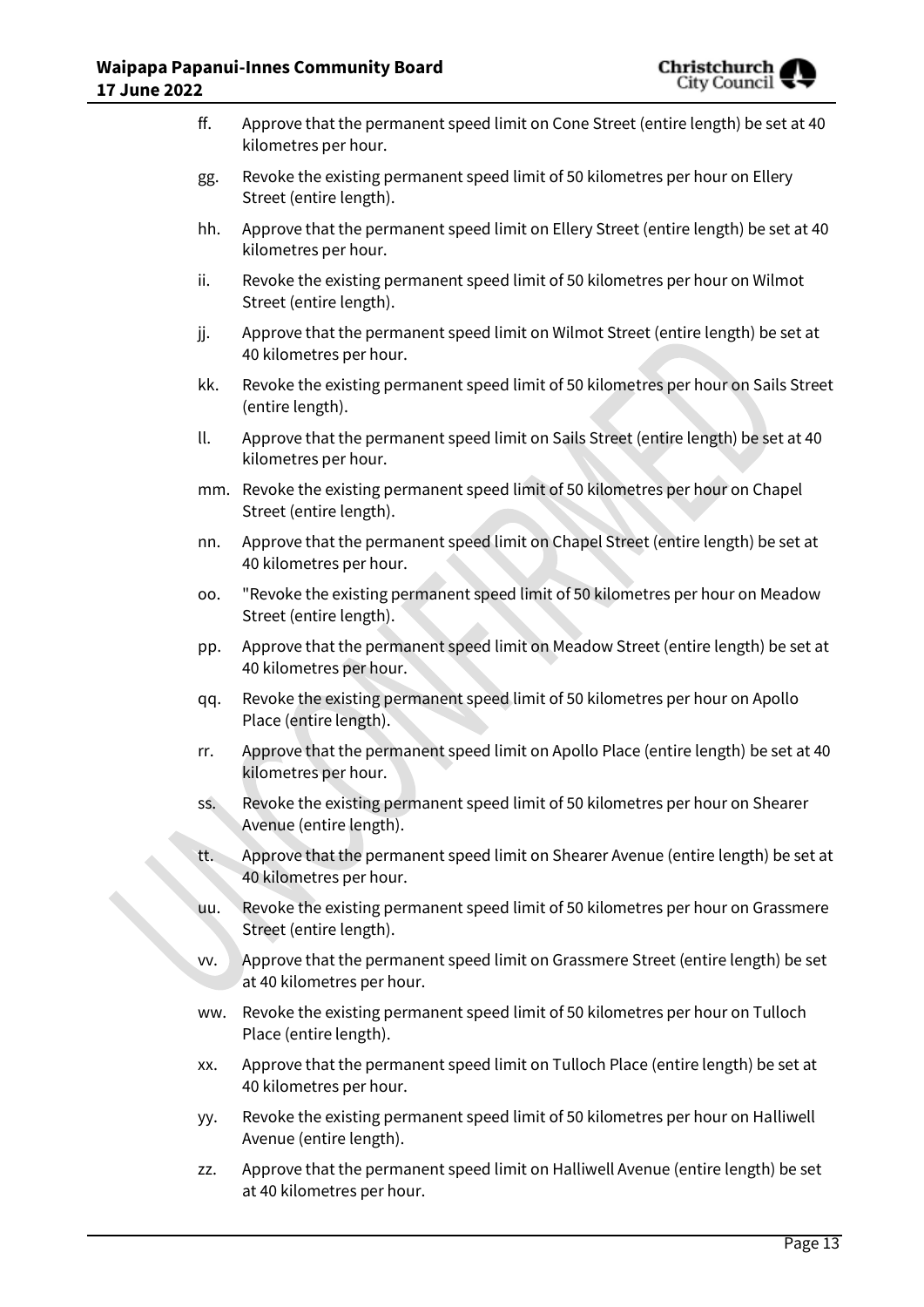| aaa. | Revoke the existing permanent speed limit of 50 kilometres per hour on Proctor<br>Street (entire length).                                                                                                       |
|------|-----------------------------------------------------------------------------------------------------------------------------------------------------------------------------------------------------------------|
|      | bbb. Approve that the permanent speed limit on Proctor Street (entire length) be set at<br>40 kilometres per hour.                                                                                              |
| ccc. | Revoke the existing permanent speed limit of 50 kilometres per hour on Mary Street<br>(entire length).                                                                                                          |
|      | ddd. Approve that the permanent speed limit on Mary Street (entire length) be set at 40<br>kilometres per hour.                                                                                                 |
|      | eee. Revoke the existing permanent speed limit of 50 kilometres per hour on Loftus<br>Street (entire length).                                                                                                   |
| fff. | Approve that the permanent speed limit on Loftus Street (entire length) be set at 40<br>kilometres per hour.                                                                                                    |
| ggg. | Revoke the existing permanent speed limit of 50 kilometres per hour on Horner<br>Street (entire length).                                                                                                        |
|      | hhh. Approve that the permanent speed limit on Horner Street (entire length) be set at<br>40 kilometres per hour.                                                                                               |
| iii. | Revoke the existing permanent speed limit of 50 kilometres per hour on Wyndham<br>Street (entire length).                                                                                                       |
| jjj. | Approve that the permanent speed limit on Wyndham Street (entire length) be set<br>at 40 kilometres per hour.                                                                                                   |
| kkk. | Revoke the existing permanent speed limit of 50 kilometres per hour on Gambia<br>Street (entire length).                                                                                                        |
| III. | Approve that the permanent speed limit on Gambia Street (entire length) be set at<br>30 kilometres per hour.                                                                                                    |
|      | mmm. Revoke the existing permanent speed limit of 50 kilometres per hour on Frank<br>Street (entire length).                                                                                                    |
|      | nnn. Approve that the permanent speed limit on Frank Street from its intersection with<br>Papanui Road and extending in an easterly direction for a distance of 272 metres be<br>set at 30 kilometres per hour. |
| 000. | Approve that the permanent speed limit on Frank Street from its intersection with<br>Proctor Street and extending in a westerly direction for a distance of 169 metres be<br>set at 40 kilometres per hour.     |
| ppp. | Revoke the existing permanent speed limit of 50 kilometres per hour on Grants<br>Road (entire length).                                                                                                          |
|      | qqq. Approve that the permanent speed limit on Grants Road from its intersection with<br>Papanui Road and extending in an easterly direction for a distance of 325 metres be<br>set at 30 kilometres per hour.  |
| rrr. | Approve that the permanent speed limit on Grants Road from its intersection with<br>Grassmere Street and extending in a westerly direction for a distance of 488 metres<br>be set at 40 kilometres per hour.    |
| SSS. | Revoke the existing permanent speed limit of 50 kilometres per hour on Taunton<br>Green (entire length).                                                                                                        |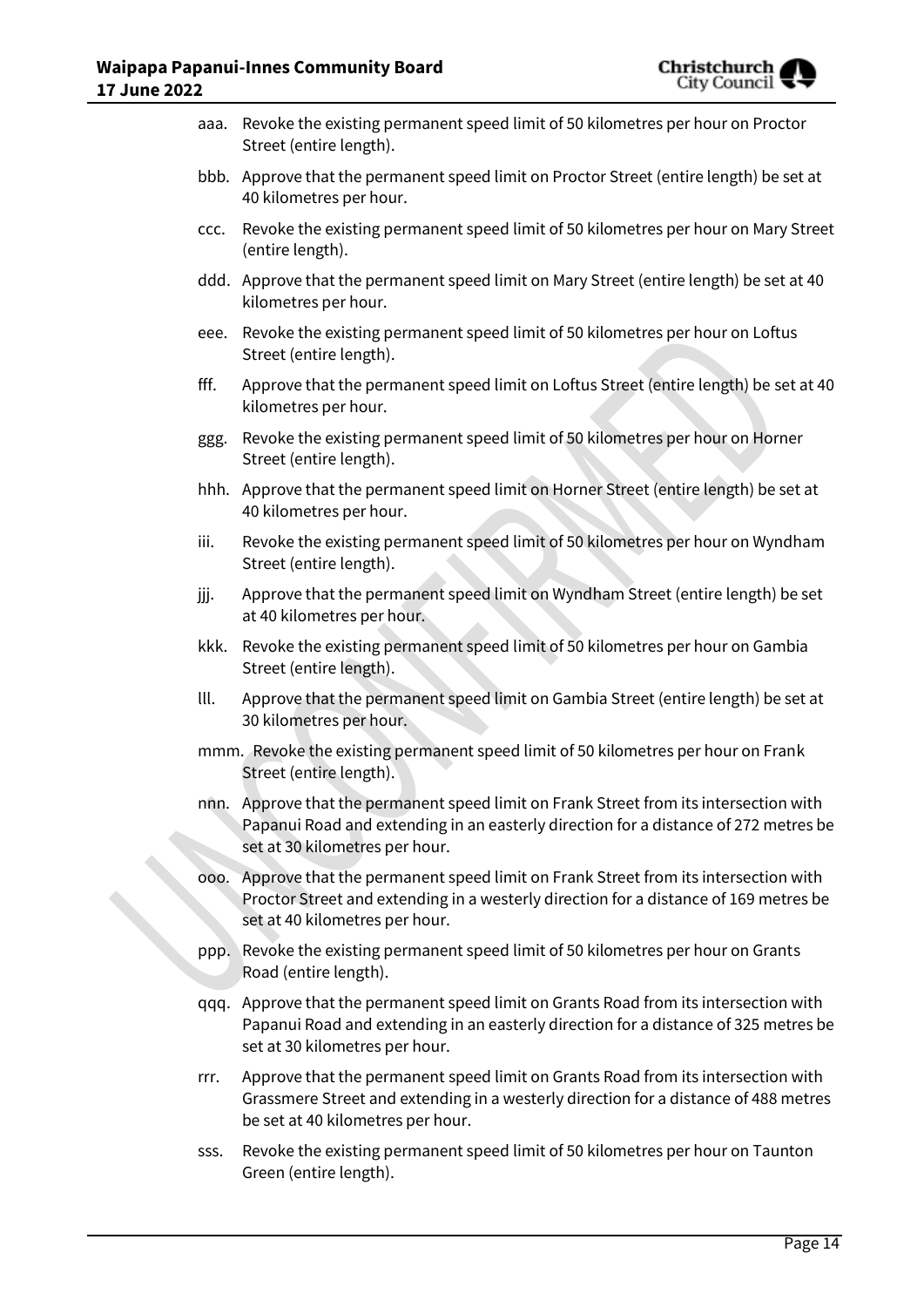

| ttt.  | Approve that the permanent speed limit on Taunton Green (entire length) be set at<br>40 kilometres per hour.                                                                                                                                     |
|-------|--------------------------------------------------------------------------------------------------------------------------------------------------------------------------------------------------------------------------------------------------|
|       | uuu. Revoke the existing permanent speed limit of 50 kilometres per hour on Dulles<br>Place (entire length).                                                                                                                                     |
| VVV.  | Approve that the permanent speed limit on Dulles Place (entire length) be set at 40<br>kilometres per hour.                                                                                                                                      |
|       | www. Revoke the existing permanent speed limit of 50 kilometres per hour on Erica Street<br>(entire length).                                                                                                                                     |
| XXX.  | Approve that the permanent speed limit on Erica Street (entire length) be set at 40<br>kilometres per hour.                                                                                                                                      |
| ууу.  | Revoke the existing permanent speed limit of 50 kilometres per hour on Dormer<br>Street (entire length).                                                                                                                                         |
| ZZZ.  | Approve that the permanent speed limit on Dormer Street (entire length) be set at<br>40 kilometres per hour.                                                                                                                                     |
|       | aaaa. Revoke the existing permanent speed limit of 50 kilometres per hour on Rayburn<br>Avenue (entire length).                                                                                                                                  |
|       | bbbb. Approve that the permanent speed limit on Rayburn Avenue (entire length) be set<br>at 40 kilometres per hour.                                                                                                                              |
|       | cccc. Revoke the existing permanent speed limit of 50 kilometres per hour on Perry<br>Street (entire length).                                                                                                                                    |
|       | dddd. Approve that the permanent speed limit on Perry Street (entire length) be set at 40<br>kilometres per hour.                                                                                                                                |
|       | eeee. Revoke the existing permanent speed limit of 50 kilometres per hour on Paparoa<br>Street (entire length).                                                                                                                                  |
| ffff. | Approve that the permanent speed limit on Paparoa Street from its intersection<br>with Papanui Road and extending in an easterly direction for a distance of 399<br>metres be set at 40 kilometres per hour.                                     |
|       | gggg. Approve that the permanent speed limit on Paparoa Street from a point 63 metres<br>west of its intersection with Claremont Avenue and extending in an easterly<br>direction for a distance of 297 metres be set at 30 kilometres per hour. |
|       | hhhh. Revoke the existing permanent speed limit of 50 kilometres per hour on Claremont<br>Avenue (entire length).                                                                                                                                |
| iiii. | Approve that the permanent speed limit on Claremont Avenue (entire length) be set<br>at 30 kilometres per hour.                                                                                                                                  |
| jjjj. | Revoke the existing permanent speed limit of 50 kilometres per hour on Bennett<br>Street (entire length).                                                                                                                                        |
|       | kkkk. Approve that the permanent speed limit on Bennett Street (entire length) be set at<br>40 kilometres per hour.                                                                                                                              |
| IIII. | Revoke the existing permanent speed limit of 50 kilometres per hour on Nightingale<br>Place (entire length).                                                                                                                                     |
| mmmm. | Approve that the permanent speed limit on Nightingale Place (entire<br>length) be set at 40 kilometres per hour.                                                                                                                                 |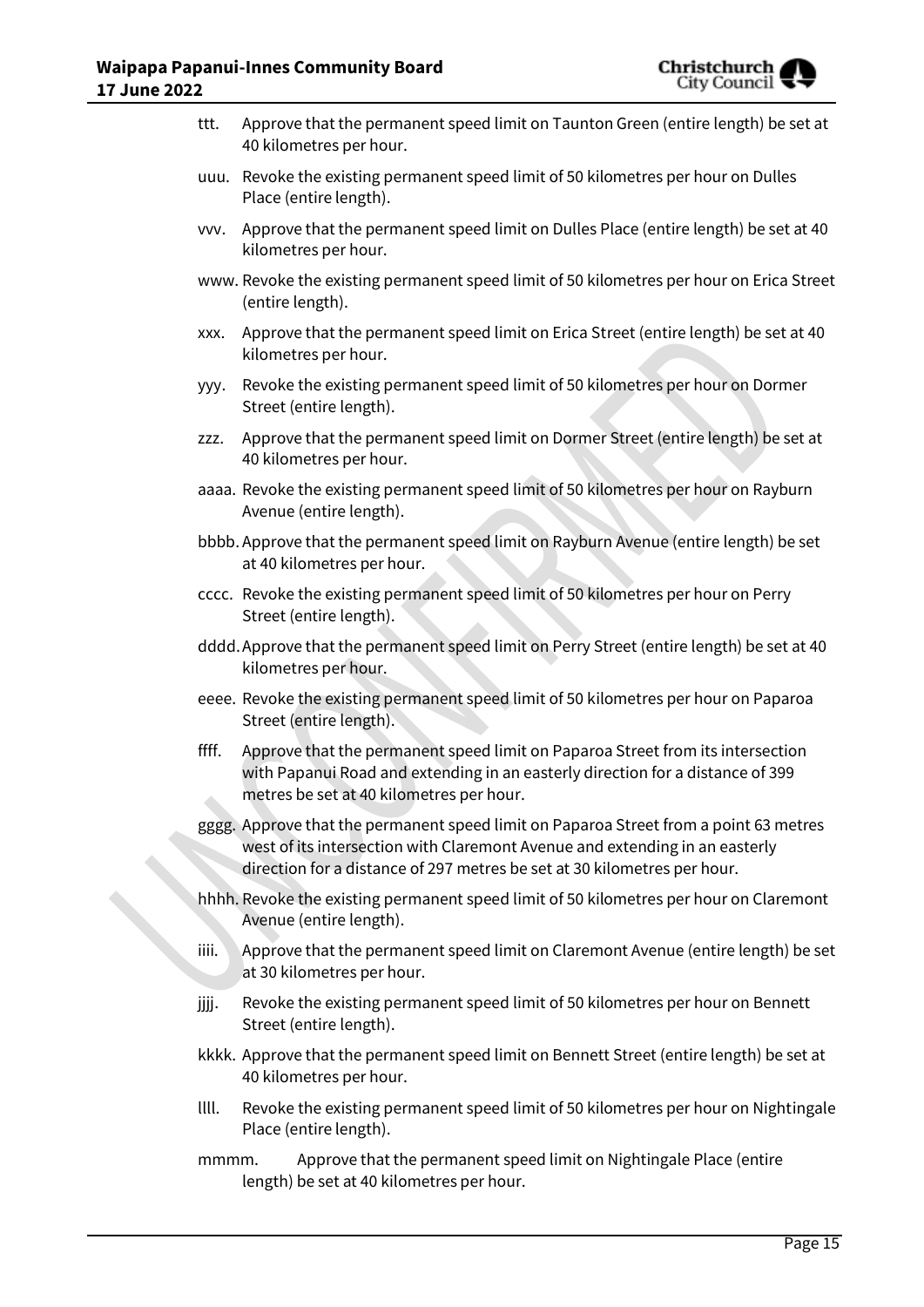

- nnnn. Revoke the existing permanent speed limit of 50 kilometres per hour on Tomes Road (entire length).
- oooo. Approve that the permanent speed limit on Tomes Road from its intersection with Papanui Road and extending in an easterly direction for a distance of 399 metres be set at 40 kilometres per hour.
- pppp.Approve that the permanent speed limit on Tomes Road from a point 63 metres west of its intersection with Claremont Avenue and extending in an easterly direction to the intersection of Rutland Street be set at 30 kilometres per hour.
- qqqq.Revoke the existing permanent speed limit of 50 kilometres per hour on Norfolk Street (entire length).
- rrrr. Approve that the permanent speed limit on Norfolk Street (entire length) be set at 40 kilometres per hour.
- ssss. Revoke the existing permanent speed limit of 50 kilometres per hour on Scotson Avenue (entire length).
- tttt. Approve that the permanent speed limit on Scotson Avenue (entire length) be set at 40 kilometres per hour.
- uuuu. Revoke the existing permanent speed limit of 50 kilometres per hour on Tavendale Place (entire length).
- vvvv. Approve that the permanent speed limit on Tavendale Place (entire length) be set at 40 kilometres per hour.
- wwww.Revoke the existing permanent speed limit of 50 kilometres per hour on Mays Road (entire length).
- xxxx. Approve that the permanent speed limit on Mays Road (entire length) be set at 40 kilometres per hour."
- yyyy. Revoke the existing permanent speed limit of 50 kilometres per hour on Rutland Street from its intersection with Tomes Road to its intersection with Mays Road.
- zzzz. Approve that the permanent speed limit on Rutland Street from its intersection with Tomes Road and extending in a southerly direction for a distance of 172 metres be set at 30 kilometres per hour.
- aaaaa. Approve that the permanent speed limit on Rutland Street from its intersection with Mays Road and extending in a northerly direction for a distance of 18 metres be set at 40 kilometres per hour.
- 2. Approve the installation of a 30 kilometres per hour variable speed limit on Main North Road (School Zone) commencing at a point 38 metres south of its intersection with Cranford Street and extending in a southerly direction for a distance of 200 metres. Times of operation are as evidenced on the sign detail.
- 3. Revoke the existing permanent speed limit of 50 kilometres per hour on Sawyers Arms Road (from Main North Road to Northcote Road).
- 4. Approve that the permanent speed limit on Sawyers Arms Road from its intersection with Main North Road and extending in a westerly direction for a distance of 175 metres be set at 50 kilometres per hour.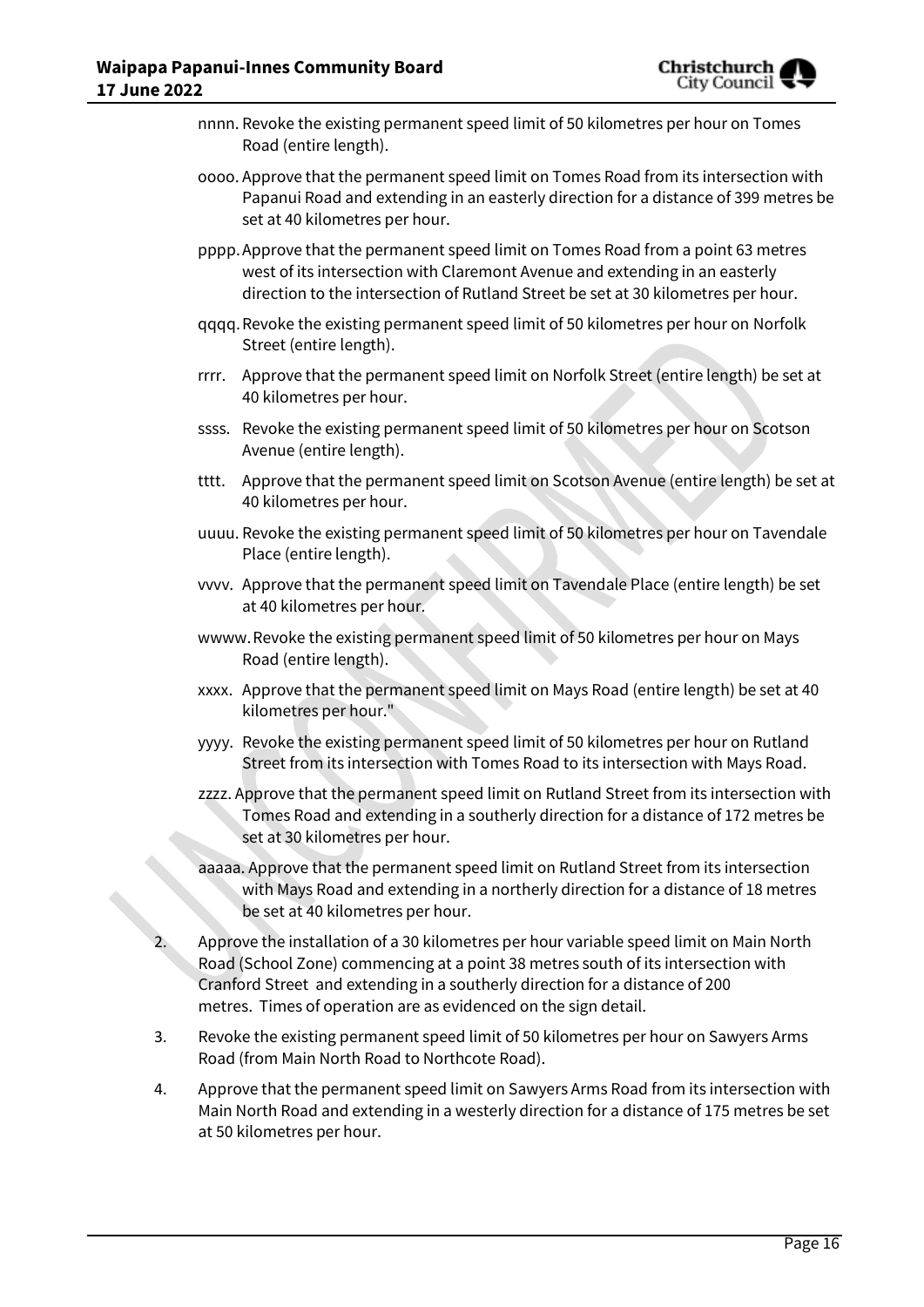- 5. Approve that the permanent speed limit on Sawyers Arms Road from a point 175 metres west of its intersection with Main North Road and extending in a westerly direction for a distance of 530 metres be set at 30 kilometres per hour.
- 6. Approve that the permanent speed limit on Sawyers Arms Road from its intersection with Northcote Road and extending in an easterly direction for a distance of 554 metres be set at 50 kilometres per hour.
- 7. Approve that these resolutions take effect when the signage that evidence the restrictions described in the staff report are in place (or removed in the case of revocations).
- 8. Authorise staff to make any typographical changes or to correct minor errors or omissions in the above descriptions of the roads to which the speed limits apply (being changes that do not affect the materiality of the resolutions).
- 9. Notes the Waipapa Papanui-Innes Community Board requests staff to progress toward the business area of Papanui, Harewood and Main North Roads being reduced to 30 kilometres per hour when funding becomes available.
- 10. Notes the submissions from the Northcote suburb and from the opposite side of Harewood and Papanui Roads, and the Waipapa Papanui-Innes Community Board's will to see these areas become a slow speed neighbourhood.

# Emma Norrish/Simon Britten **Carried**

# **Attachments**

- A Updated Proposed Speed Limit Map (Attachment A to the Report) reflecting the Waipapa Papanui-Innes Community Board's Recommendations [⇨](../../../RedirectToInvalidFileName.aspx?FileName=PICB_20220617_MAT_7648.PDF#PAGE=8)
- B Earlier staff advice on exclusion of Main North Road from Slow Speed Neighbourhood [⇨](../../../RedirectToInvalidFileName.aspx?FileName=PICB_20220617_MAT_7648.PDF#PAGE=9)

Pauline Cotter left the meeting at 10.44am and re-joined at 10.46am during the consideration of Item 7.

The meeting adjourned at 10.58am during the consideration of Item 7 to take a break and reconvened at 11.10am.

Simon Britten assumed the Chair for consideration of Item 8.

# **8. Styx Living Laboratory Field Centre - Lease to Styx Living Laboratory Trust**

The Chairperson, having declared an interest in this item, stood down for this item, and Deputy Chairperson Britten assumed the Chair temporarily.

# **Community Board Resolved PICB/2022/00048 (Original Officer recommendations accepted without change)**

# **Part C**

That the Waipapa Papanui-Innes Community Board:

1. Approve the granting of a lease to the Styx Living Laboratory Trust for a period up to twenty years including renewals over that part of land described as Lot 5 Deposited Plan 305008 being 6100 square metres more or less held for the purpose of a Local Purpose Reserve (Community Buildings) subject to the Reserves Act 1977 at an annual rental of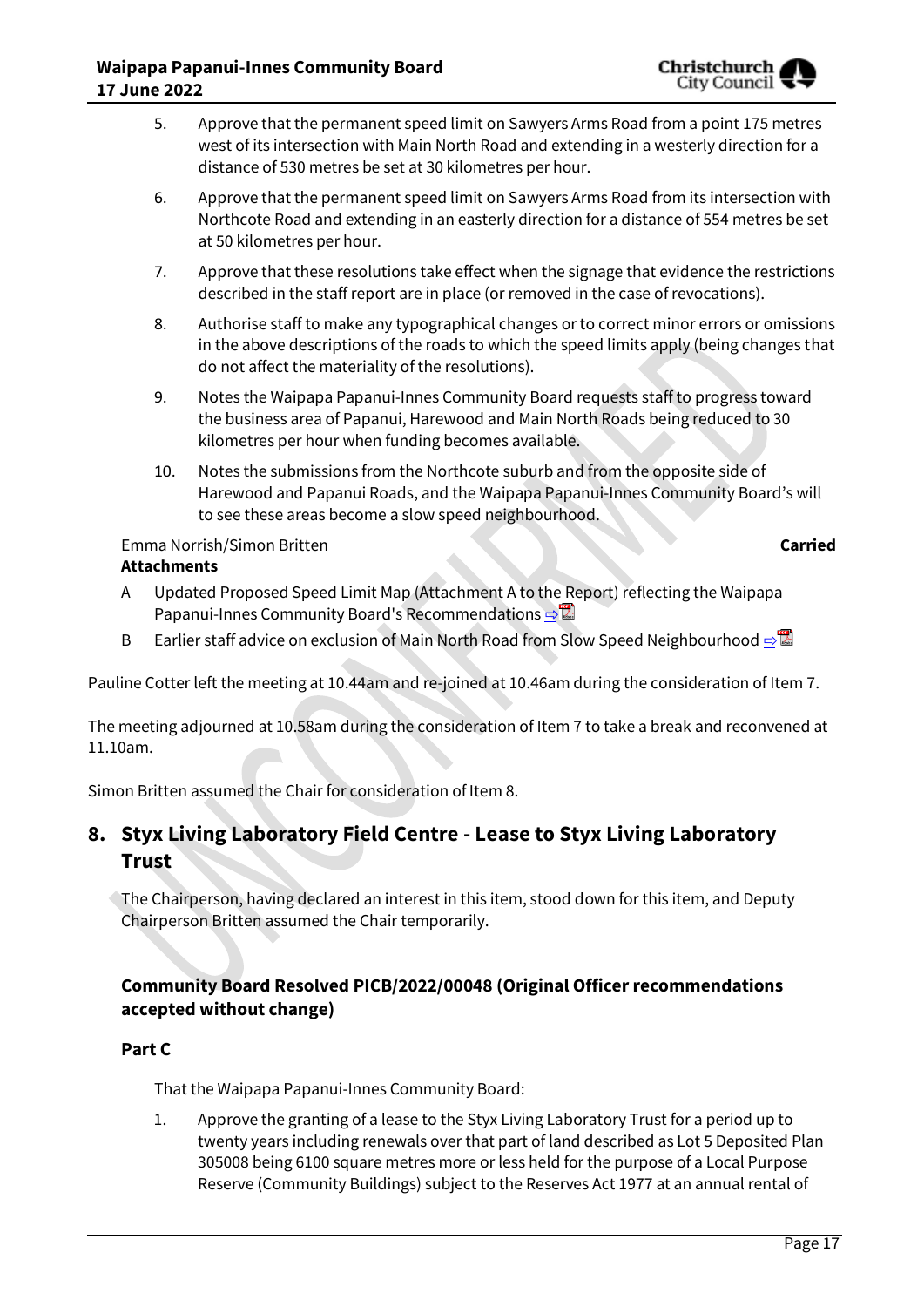

\$20,000 per annum including GST for the purpose of establishing and managing a Living Laboratory.

- 2. Approve the proposed use of the property to include the Styx Living Laboratory Trust entering into occupancy agreements for the purpose of complementary activities fitting the purpose of the Styx Vision; such uses to be approved by the Head of Parks and Manager Property Consultancy.
- 3. Request the Manager Property Consultancy to conclude and administer the terms and conditions of the lease and any supporting occupancy arrangements such as hire agreements and licences to occupy.

## Ali Jones/Simon Britten **Carried**

Emma Norrish declared an interest in this item and took no part in the Board's discussion or voting on this item.

Pauline Cotter left the meeting at 11.20am during the consideration of Item 8.

Emma Norrish returned to the Chair

# **9. Cranford Street near McFaddens Road - Proposed P10 and No Stopping Restrictions**

# **Community Board Resolved PICB/2022/00049 (Original Officer recommendations accepted without change)**

## **Part C**

That the Waipapa Papanui-Innes Community Board:

- 1. Approves that in accordance with Clause 7 of the Christchurch City Council Traffic & Parking Bylaw 2017, that the parking of vehicles be restricted to a maximum period of 10 minutes, on the north east side of Cranford Street, commencing at a point 103 metres north west of its intersection with McFaddens Road and extending in a north west direction for a distance of 7 metres.
- 2. Approves that in accordance with Clause 7 of the Christchurch City Council Traffic & Parking Bylaw 2017, that the parking of vehicles be restricted to a maximum period of 10 minutes, on the north east side of Cranford Street, commencing at a point 110 metres north west of its intersection with McFaddens Road and extending in a north west direction for a distance of 8 metres.
- 3. Approves that in accordance with Clause 7 of the Christchurch City Council Traffic & Parking Bylaw 2017, that the stopping of vehicles is prohibited at any time, on the south west side of Cranford Street commencing at a point 143 metres north of its intersection with McFaddens Road and extending in a northerly direction for a distance of 13 metres.
- 4. Revoke any previous resolutions pertaining to traffic controls made pursuant to any bylaw to the extent that they are in conflict with the traffic controls described in resolutions 1-3 above.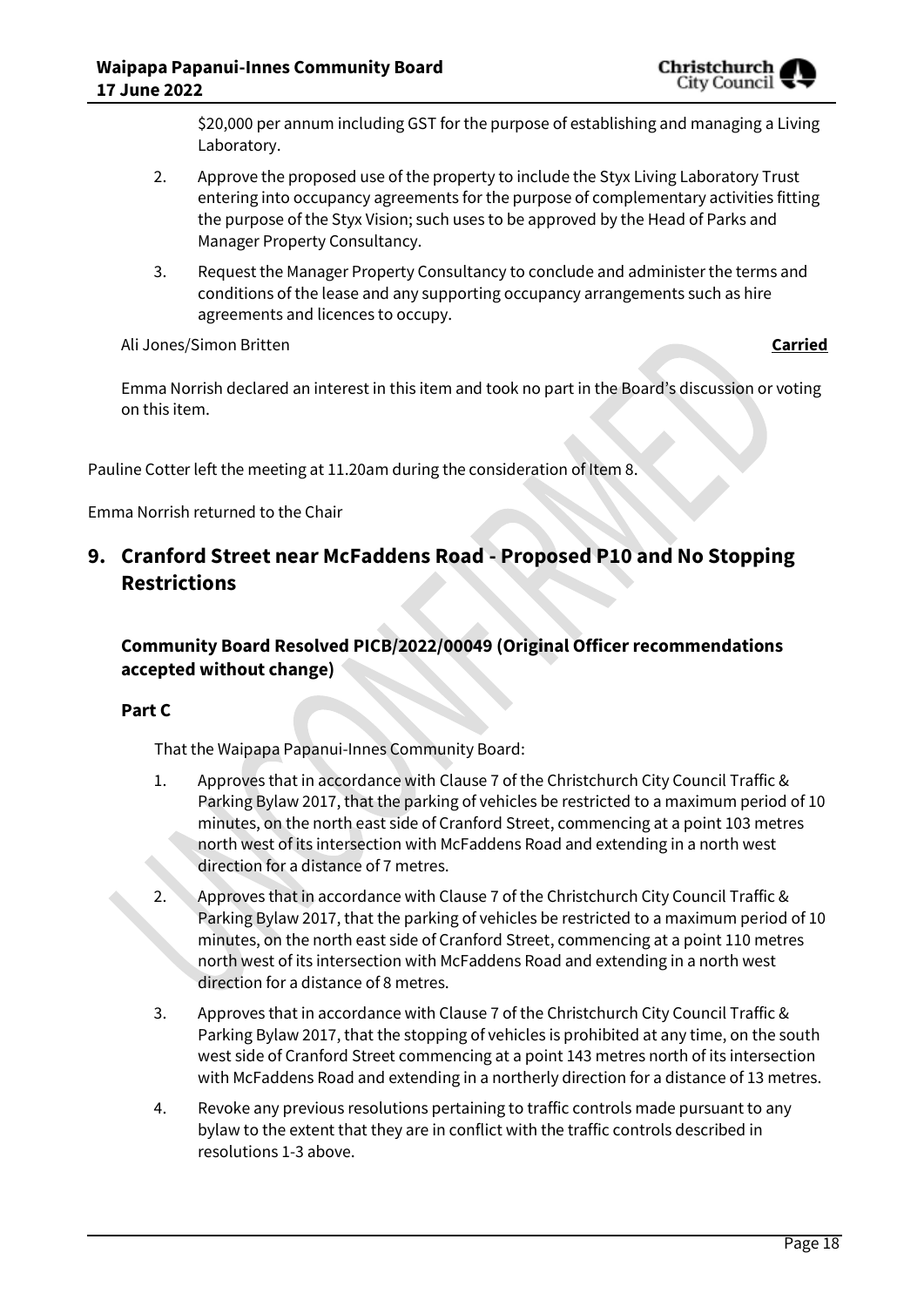

5. Approve that these resolutions take effect when parking signage and/or road markings that evidence the restrictions described in the staff report are in place (or removed in the case of revocations).

Simon Britten/Mike Davidson **Carried**

# **10. Langdons Road - Transport Update**

# **Board Comment**

The Board received the information in the Report, and requested that the Board be kept informed and briefed on the details to be confirmed in relation to associated consent matters. The Board also considered an aspect of the signalisation of the Greers Road / Langdons Road intersection is subject to the Council's consideration of its final Annual Plan at the relevant Council meeting.

# **Community Board Resolved PICB/2022/00050 (Original Officer recommendations accepted without change)**

## **Part C**

That the Waipapa Papanui-Innes Community Board:

- 1. Receive the information, including the timing and scope of the network study.
- Ali Jones/Simon Britten **Carried**

# **11. Waipapa Papanui-Innes 2021-2022 Discretionary Response Fund Application - Activation of Shirley Community Reserve and St Albans Residents Association.**

# **Board Comment**

The Board accepted the Officer Recommendations, except it resolved to increase the grant to St Albans Residents Association towards Volunteer Morning Teas at Kohinga, from \$450 to \$540.

# **Officer Recommendations Ngā Tūtohu**

That the Waipapa Papanui-Innes Community Board:

- Approves a grant of \$10,000 from its 2021-22 Discretionary Response Fund towards the 1. Activation of Shirley Community Reserve project, with any unspent funds to be returned to the Waipapa Papanui-Innes Community Board's Discretionary Response Fund.
- 2. Approves a grant of \$450 from its 2021-22 Discretionary Response Fund to St Albans Residents Association towards Volunteer Morning Teas at Kohinga.
- 3. Approves the move of any unspent funds from the Community Board Projects; Summer with your Neighbours, Community Service Awards, Community Garden Pride, Community Liaison and Events, Positive Youth Development Fund, and Edible Gardens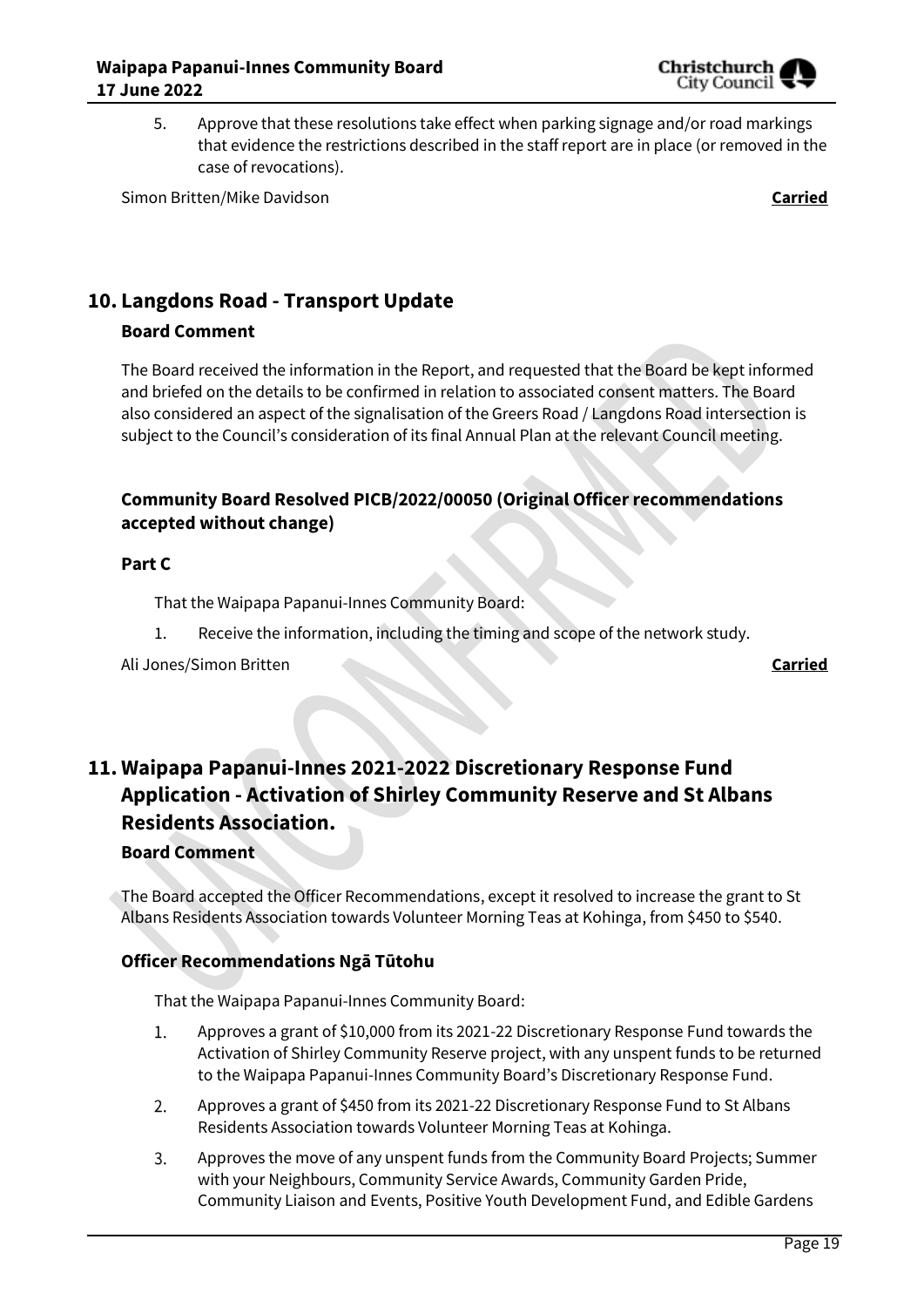projects to be transferred back to the Waipapa Papanui-Innes Discretionary Response Fund.

- 4. Approves the carry forward of the remaining balance of the 2021-22 Strengthening Communities Fund to the 2021-22 Waipapa Papanui-Innes Discretionary Response Fund.
- 5. Approves that any remaining 2021-22 Discretionary Response Funds at the end of the financial year, be carried forward to the 2022-23 Discretionary Response Fund and 2022- 23 Strengthening Communities Fund with a 30% /70% split, respectively.

## **Community Board Resolved PICB/2022/00051**

## **Part C**

That the Waipapa Papanui-Innes Community Board:

- $1.$ Approves a grant of \$10,000 from its 2021-22 Discretionary Response Fund towards the Activation of Shirley Community Reserve project, with any unspent funds to be returned to the Waipapa Papanui-Innes Community Board's Discretionary Response Fund.
- $2.$ Approves a grant of \$540 from its 2021-22 Discretionary Response Fund to St Albans Residents Association towards Volunteer Morning Teas at Kohinga.
- $3.$ Approves the move of any unspent funds from the Community Board Projects; Summer with your Neighbours, Community Service Awards, Community Garden Pride, Community Liaison and Events, Positive Youth Development Fund, and Edible Gardens projects to be transferred back to the Waipapa Papanui-Innes Discretionary Response Fund.
- Approves the carry forward of the remaining balance of the 2021-22 Strengthening  $4.$ Communities Fund to the 2021-22 Waipapa Papanui-Innes Discretionary Response Fund.
- 5. Approves that any remaining 2021-22 Discretionary Response Funds at the end of the financial year, be carried forward to the 2022-23 Discretionary Response Fund and 2022- 23 Strengthening Communities Fund with a 30% /70% split, respectively.

## Ali Jones/Simon Britten **Carried**

Emma Twaddell declared an interest in this item and took no part in the Board's discussion or voting on this item.

# **12. Waipapa Papanui-Innes 2021-2022 Positive Youth Development Fund Application - Villa Maria College**

# **Community Board Resolved PICB/2022/00052 (Original Officer recommendations accepted without change)**

# **Part C**

That the Waipapa Papanui-Innes Community Board resolve to:

Approve a grant of \$600 from its 2021-22 Positive Youth Development Fund to Villa Maria  $1.$ College towards the costs of Gemma and Lilly Lysaght, Keeley Hughes and Beth O'Donovan attending the Hockey Federation Cup in Napier from 29 August to 3 September 2022.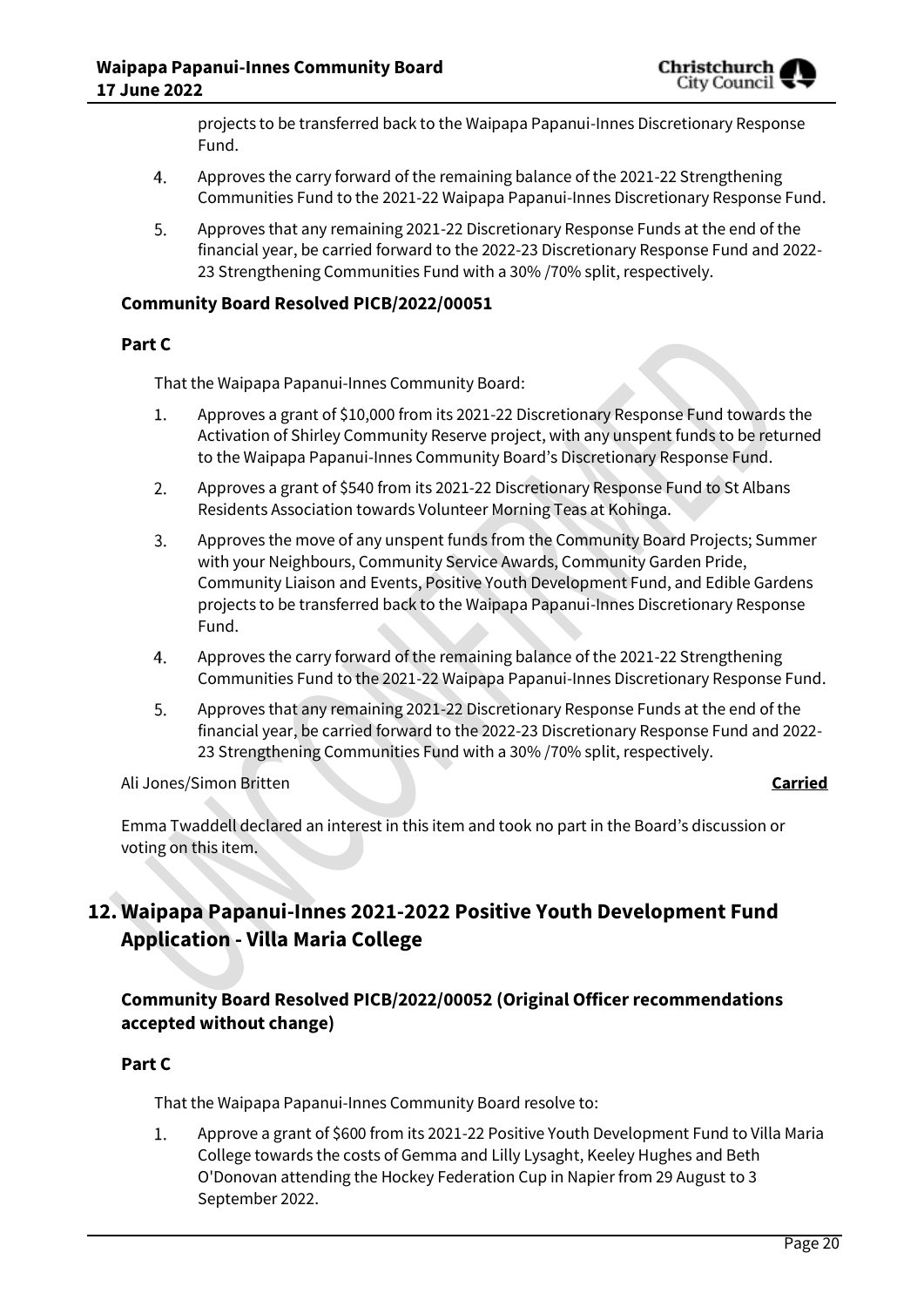

Emma Norrish/Mike Davidson **Carried**

# **13. Waipapa Papanui-Innes Community Board Area Report - June 2022 Board Comment**

A Board member recorded the staff advice, provided subsequent to the memo regarding Shirley Community Reserve (attached to the Area Report) that, dependent on the outcomes of community engagement/feedback for the Reserve, the following is at this stage set aside for these financial years, FY26 \$50k, FY27 \$50k, FY28 \$500k, FY29 \$500k, within 61782 Programme – Community Parks New Development (the advice further noting that: however, this will be reviewed in the next Long Term Plan as it was initially proposed for a major park facility such as a skate-park, but this will depend on decisions regarding the community centre).

# **Community Board Resolved PICB/2022/00053 (Original Officer recommendations accepted without change)**

## **Part B**

That the Waipapa Papanui-Innes Community Board:

Receive the Waipapa Papanui-Innes Community Board Area Report for June 2022. 1.

Mike Davidson/Emma Norrish **Carried**

# **14. Elected Members' Information Exchange Te Whakawhiti Whakaaro o Te Kāhui Amorangi**

## **Part B**

The Board exchanged the following information:

# **14.1 Police Data**

The Board discussed concern at the level of petty crime in the Board area apparent from social media reports, including sourced from video surveillance footage, and expressed interest in information from Police about the level of petty crime in the area, particularly in St Albans, and particularly car break-ins. The Board requested to receive [a link](https://www.police.govt.nz/about-us/publications-statistics/data-and-statistics/policedatanz) indicated in the discussion to review the Police data, and to invite a local Police update on the issues.

## **14.2 Area Wide Traffic Management Report**

In response to the deputation from Susan Peake, the Board requested staff to advise on commencing an area-wide traffic movement report for the living streets around Grants Road, noting the impacts of the housing intensification in the area, the impacts of the future housing development in the Cranford Basin, and the increased rat-running and speeding in the area.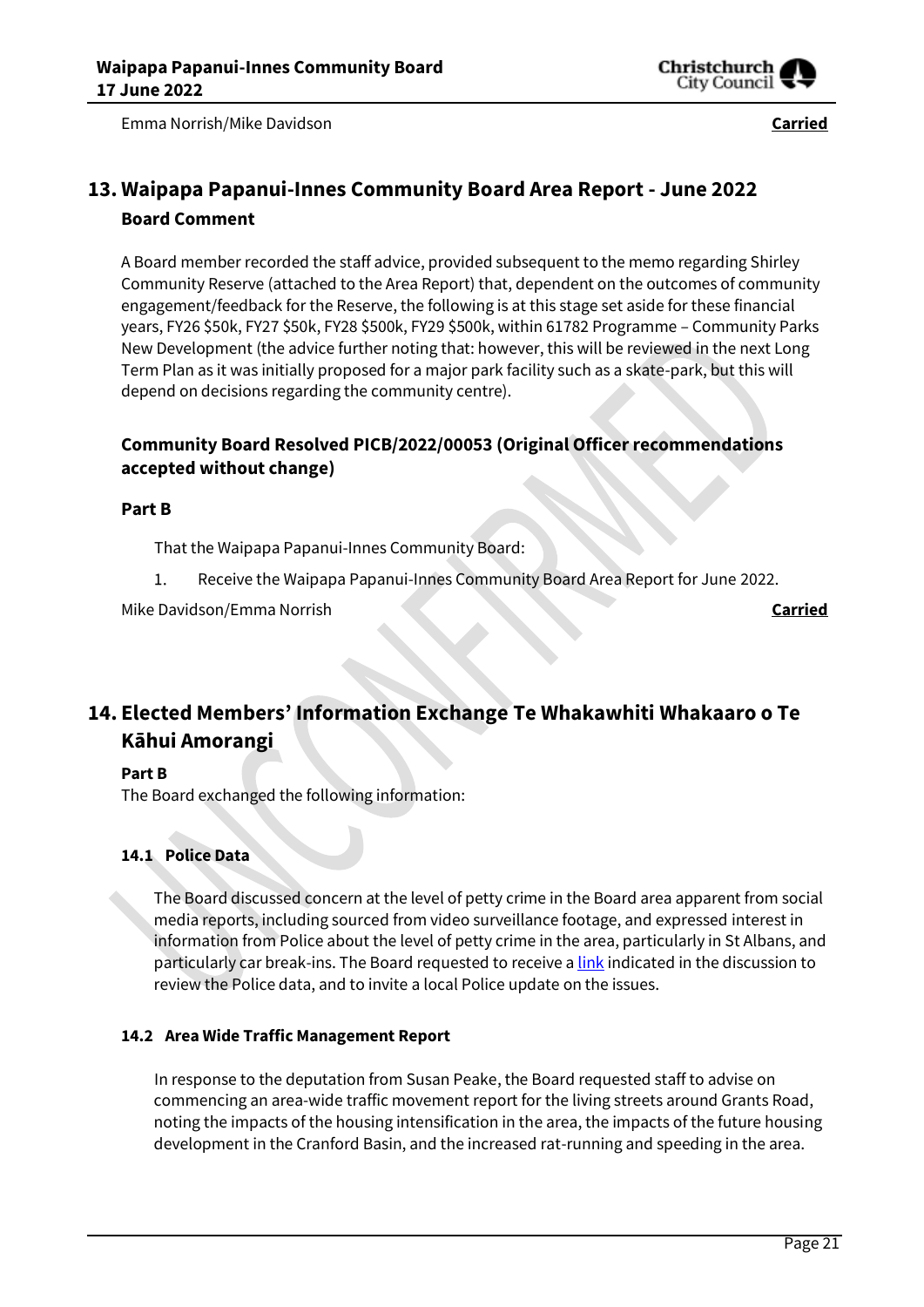

## **14.3 Shirley Library Engineering Report**

The Board requested a copy of the most recent engineering report for Shirley Library, and that staff include a summary of information relating to any potential repairs/rebuild requirements.

## **14.4 Transport issues raised through Slow Speed Neighbourhood - Papanui consultation**

The Board requested that staff forward a list of the issues they identified through the Slow Speed Neighbourhood – Papanui consultation to the Transport Unit, so those issues can be picked up. The Board noted that doing these sorts of consultation can helpfully identify a range of issues in a community.

The Board also requested information come back to it from Transport staff about the additional issues arising from the Slow Speed Neighbourhood - Papanui consultation.

## **14.5 Cycle Counter - Rutland Reserve**

It was shared that it had been reported that the Cycle Counter in the Rutland Reserve area may not be working, and the Board requested that staff check whether it is functional. The Board queried that no counter appeared to be on the map in this area.

## **14.6 Edgeware Road Drainage / Kerb Assessment**

It was noted in relation to advancing the information relevant to assessing Edgeware Road drainage and kerbing outside Edgeware Village, which is being sought further to a flooding issue occurring in weather events affecting the butchery, that this has been delayed by a staff resourcing issue.

The Board asked for clarification on the nature and purpose of the investigations being undertaken, that staff ensure existing questions from Board members are answered, and that clarity be provided on what the planned whiteboard session with the Board will achieve.

### **14.7 Community Service Awards**

The Board shared information on the start of its schedule for presenting the Community Service Awards recently agreed by the Board to recipients at a series of personal visits by Board members held in the community in front of recipients' peers.

### **14.8 Pavement Condition - Rutland Reserve**

It was raised that there is an issue coming out of Rutland Reserve, onto Rutland Street, with the bad state of the transition down for cyclists, that the Board requested staff improve when working in the area.

### **14.9 Overgrown Foliage**

It was requested that staff follow up the work completed to address overgrown foliage around the Trafalgar Pump Station; it being indicated that the resident who raised the issue still has an issue with foliage on their fence-line. The Board requested this work be revisited.